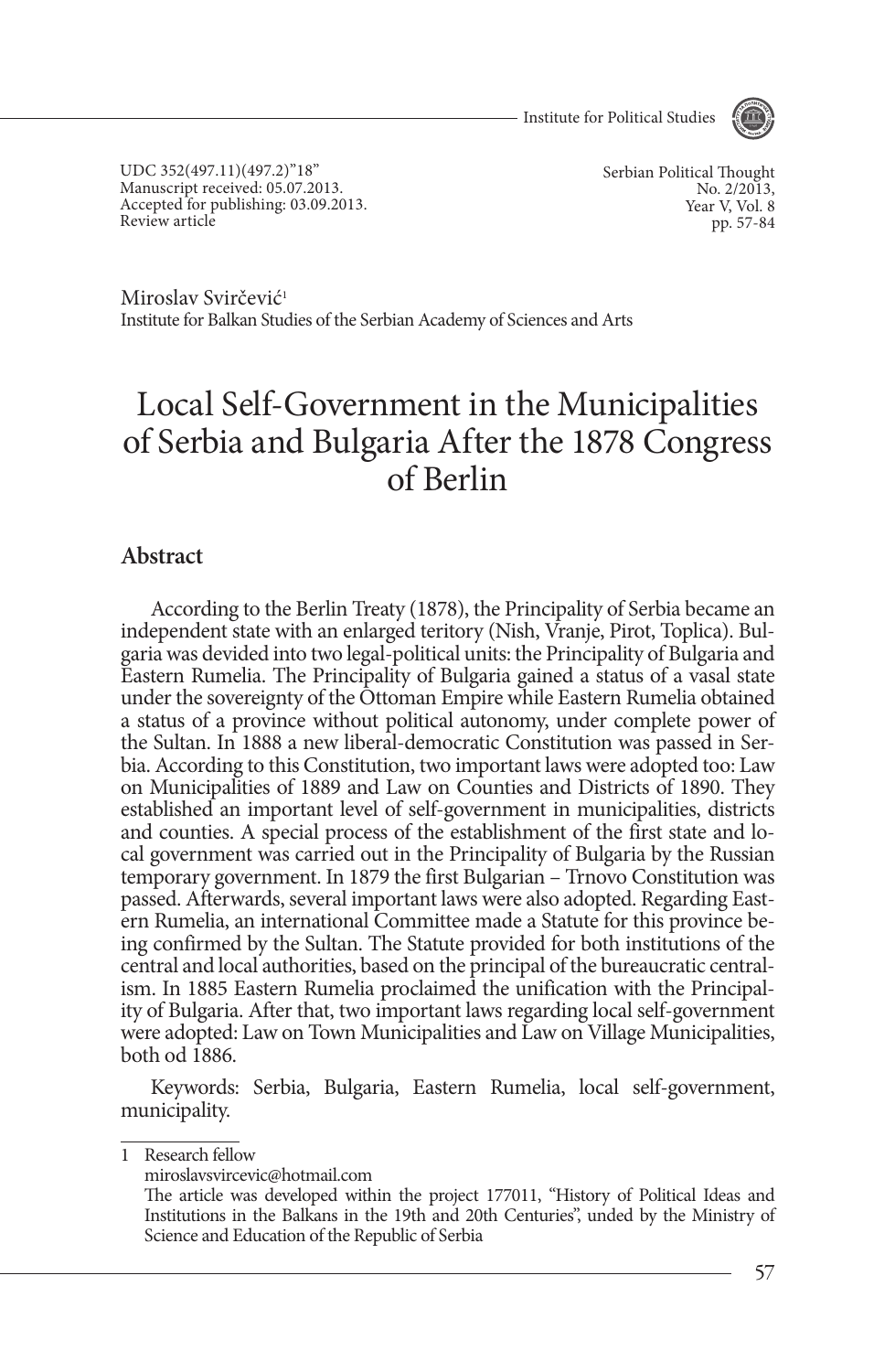#### **Introduction**

In their modern history, Serbia and Bulgaria had different results in the development of the idea and political institution of local selfgovernment on the pattern of that in Western Europe especially after the Congress of Berlin in 1878. This process took place in the dramatic period for Europe and the Balkans marked by intense rivalry between Great Powers, the demise of the Ottoman Empire, and the rise of national conciousness and the consequent uprisings of the Balkan nations against the Ottoman rule. These upheavals disturbed the tranquility of the so-called Bismarck Europe, that is to say the system of international relations arranged by the German Chancellor Otto von Bismarck at the Berlin Peace Congress of 1878 (See: Kennan 1979; Roberts 2001; Lowe 2005; Ković 2007).

Due to the Berlin Treaty, Serbia became an independent state with a considerably enlarged territory.<sup>2</sup> She obtained the districts of Niš, Vranje, Pirot and Toplica. These areas were known as the New Areas.<sup>3</sup> It took five years (1877–1882) to establish state administration and local government in these newly-liberated areas and integrate them fully into the legal system of pre-war Serbia (See Svirčević 2011: 144–164).

On the other hand, Bulgaria remained a part of Rađevina Ottoman Empire and divided in two legal-political units: 1) the Principality of Bulgaria which was completely autonomous but still a vassal state and 2) East Rumelia, a special administrative unit without political autonomy and under the direct rule of the Supreme Porte, with a governor appointed by the Great Powers – the signatories of the Berlin Treaty – and approved by the Sultan (Mazower 2003: 100; Ković 2007: 342-344).

The existing studies have jumped to conclusion that Serbia and Bulgaria were commited to building a system of local administration (self-government) on the pattern of that existant in West European democratic countries. Both countries adopted the general idea but accommodated its application to their own social environment and local customs. The results were particularly visible in municipal self-govern-

<sup>2</sup> Before the Turco-Serbian wars of 1876-78, the Principality of Serbia was under the Ottoman suzerainty and consisted of the Pashalik of Belgrade and the areas attached to it on the basis of the Sultan's decree (hatti-sherif) of 1833: Ključ, Krajina, Crna Reka, Gurgusovac, Banja, Svrljig, Aleksinac, Ražanj, Paraćin, Kruševac, Jadar, Radjevina, a small part of the region known as Stari Vlah, and the Nahiye of Novi Pazar. See Bataković 2013: 61–62.

<sup>3</sup> Serbia's territory considerably expanded and the population increased by 299.640 (See: Milićević 1884: xvi).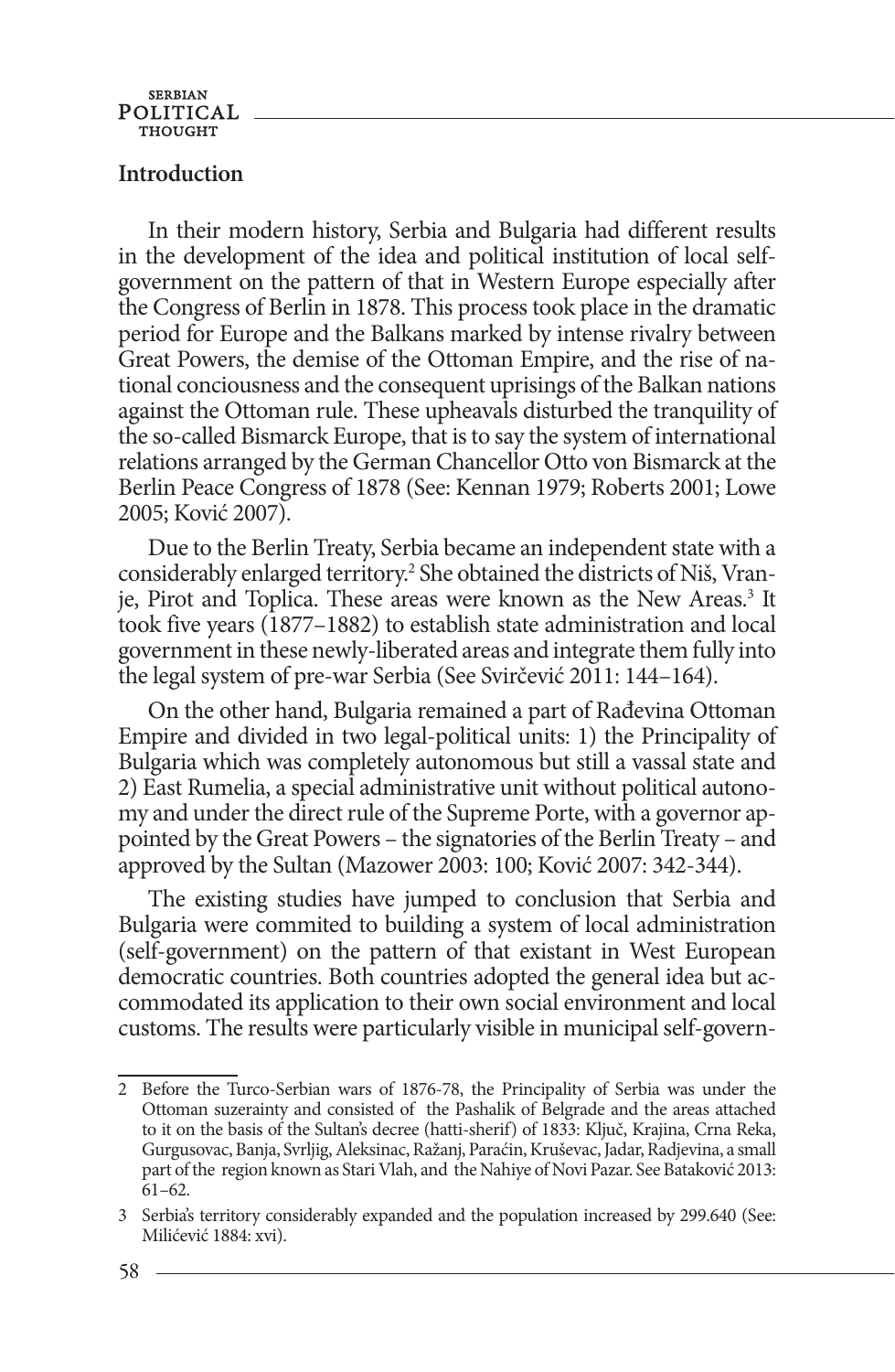ment whereas in district (in case of Serbia) and county self-government there was no much progress. For that reason, this paper focuses only on the structure of municipal self-government in the two Balkan countries.

### **The Municipal Local Self-Government in Serbia 1878–1893**

# **2.1 General political circumstances in Serbia after the Congress of Berlin**

After the Serbo-Turkish wars (1876–1878) and the international recognition of Serbia at the Congress of Berlin, the Regent Constitution of 1869 was still in effect stipulating a limited legislative power of the National Assembly and preserving the dominance of the executive and bureaucracy over other constitutional factors (Svirčević 2010a: 112-117; Radojević 2010; Bataković 2013: 186-191). Law on County Prefectural System and District Prefect Office of 1839 also established the state administration, district and county government according to the principle of bureaucratic centralization (Устроение окружны началничества... 1840: 78-83). Its distinctive feature was the subordination of district and county prefects to the central authority – Council of Ministers and Minister of Interior in particular. They were reduced to mere police agents deprived of any freedom of action. Thus, district and county prefects became rigid administrators who behaved arrogantly towards the people. The local administration was no more than a reflection of the central government's functions.

The municipal government was based on the relatively liberal Law on Municipalities of 1875 (Закон о изменама и допунама... 1878: 52- 33), passed by the Ljubomir Kaljević government.<sup>4</sup> This Law established

<sup>4</sup> Ljubomir Kaljević (1841–1907) was a politician, diplomat, academician and Prime Minister of Serbia. He studied law sciences in Heidelberg and Paris. Upon his return to Serbia, he published newspapers Serbia 1867–1870. It was the only newspaper opposing the regime of Prince Mihailo Obrenović (1860–1868) which voiced the opinion of liberal intelligentsia. Kaljević became a member of parliament for the first time in 1871. He began to publish the political newspapers Budućnost (Future) in 1873. He also served as Minister of Finance from 25 November 1874 to 20 January 1875. Later he was a head of the Ministry of Finance and was one of the founders of the Serbian Progressive Party in 1881. As a supporter of the House of Karađorđević, Kaljević became Minister of Foreign Affairs in the first cabinet formed after the 1903 coup d'etat(da izbegnemo objasnjavanje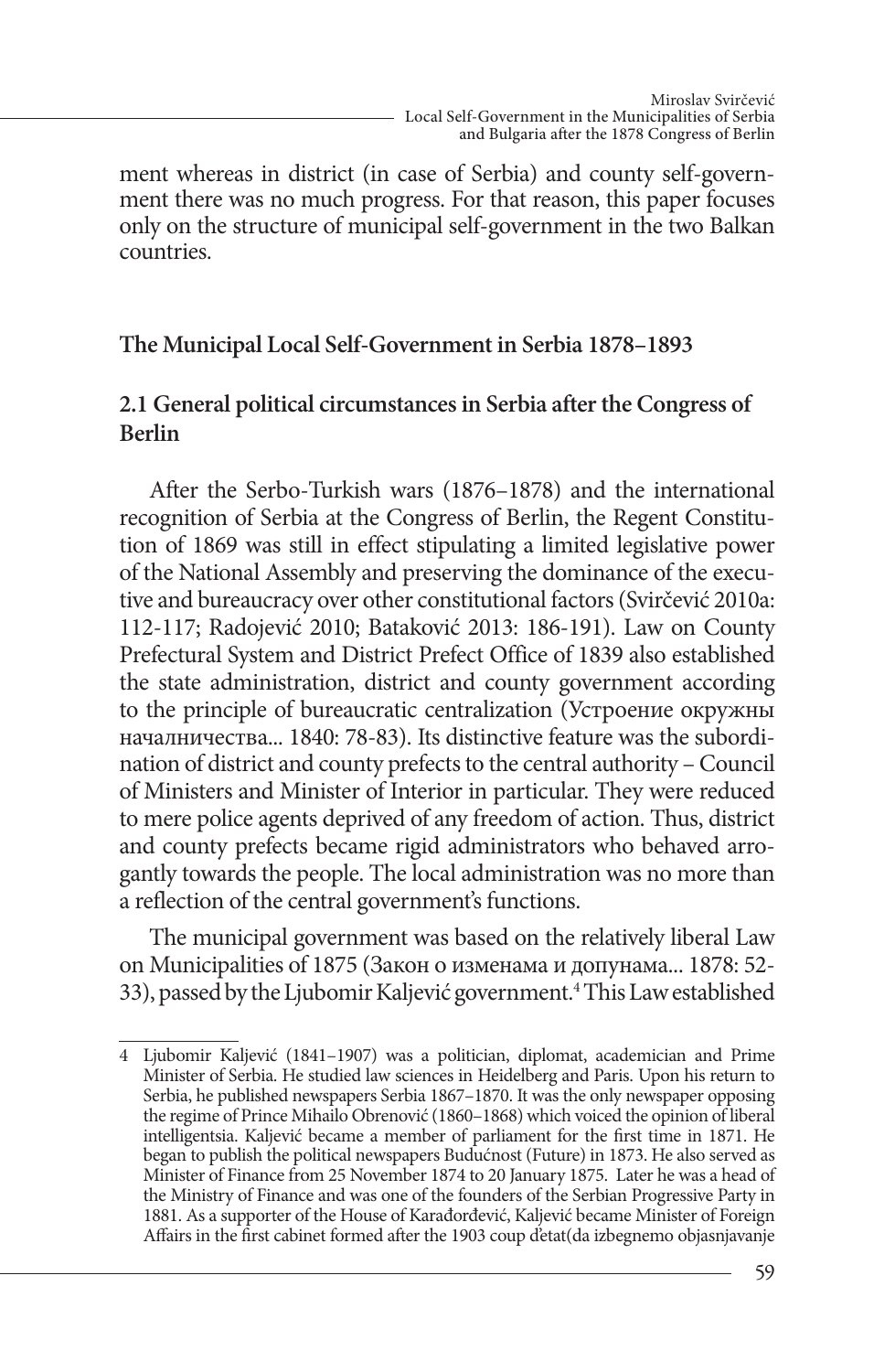a limited degree of self-government in municipalities. The people voted for a mayor in their municipalities. Nevertheless, this self-government was abolished at the beginning of the Serbo-Turkish war in 1877. After the war the municipal self-government was not restored.

Serbian policy underwent radical changes in 1881. That year the first modern political parties were formed which would mark the political development of Serbia in the following period. The appearance of the first organized political parties in Serbia was a consequence of several important historical factors: 1) the Regent Constitution established a basis for the participation of broader range of ordinary people in political life of Serbia, although there was no ministerial responsibility and parliamentary democracy (Dragnich 1994: 43);<sup>5</sup> 2) after the tragic death of Prince Mihailo Obrenović in 1868, the country was led by the Regency on behalf of the under aged Prince Milan, the only remaining descendent of the Obrenović dynasty; the main role in the Regency was played by Jovan Ristić (the two other members were Milivoje Petrović Blaznavac and Jovan Gavrilović) – the founder of the Liberal Party and one of the most skilful and respected diplomats; 3) the multi-party political scene was emulated by young Serbians who had graduated in Western Europe where they had acquired their knowledge of modern political parties, and finally; 4) the Serbian society reached the level of maturity necessary for party struggles and political competition.

The first organized political parties were the People's Radical Party, Progressive Party and Liberal Party. The Radicals led by Nikola Pašić were certainly the most formidable party with the very distinct political ideology and practical activity. The major tenets of their ideology were constitutional reform, introduction of parliamentarianism, self-government in local municipalities and districts, fully-fledged democracy, including the freedom of the press, association and public assembly, and a national program. Their ideological tenets may be inferred from their political programs, constitutional drafts, and numerous writings and articles (Stokes 1990; Protić 2007: 173). The mouthpiece of the Radicals was their renowned newspapers, Самоуправа (Self-Government).

o starom i novom kalendaru – majski prevrat u junu) and the assassination of King Alexandar Obrenović, and he remained in office until 21 September 1903.

<sup>5</sup> Dragnich claimed that the Regent Constitution had introduced such a political system which had brought about parliamentary democracy. The author of this article, however, refuted such view in his article (Svirčević 2010: 205-218) and argued that it was the Deputy Constitution that had raised the question of ministerial responsibility and parliamentary democracy and did not establish them through its regulations.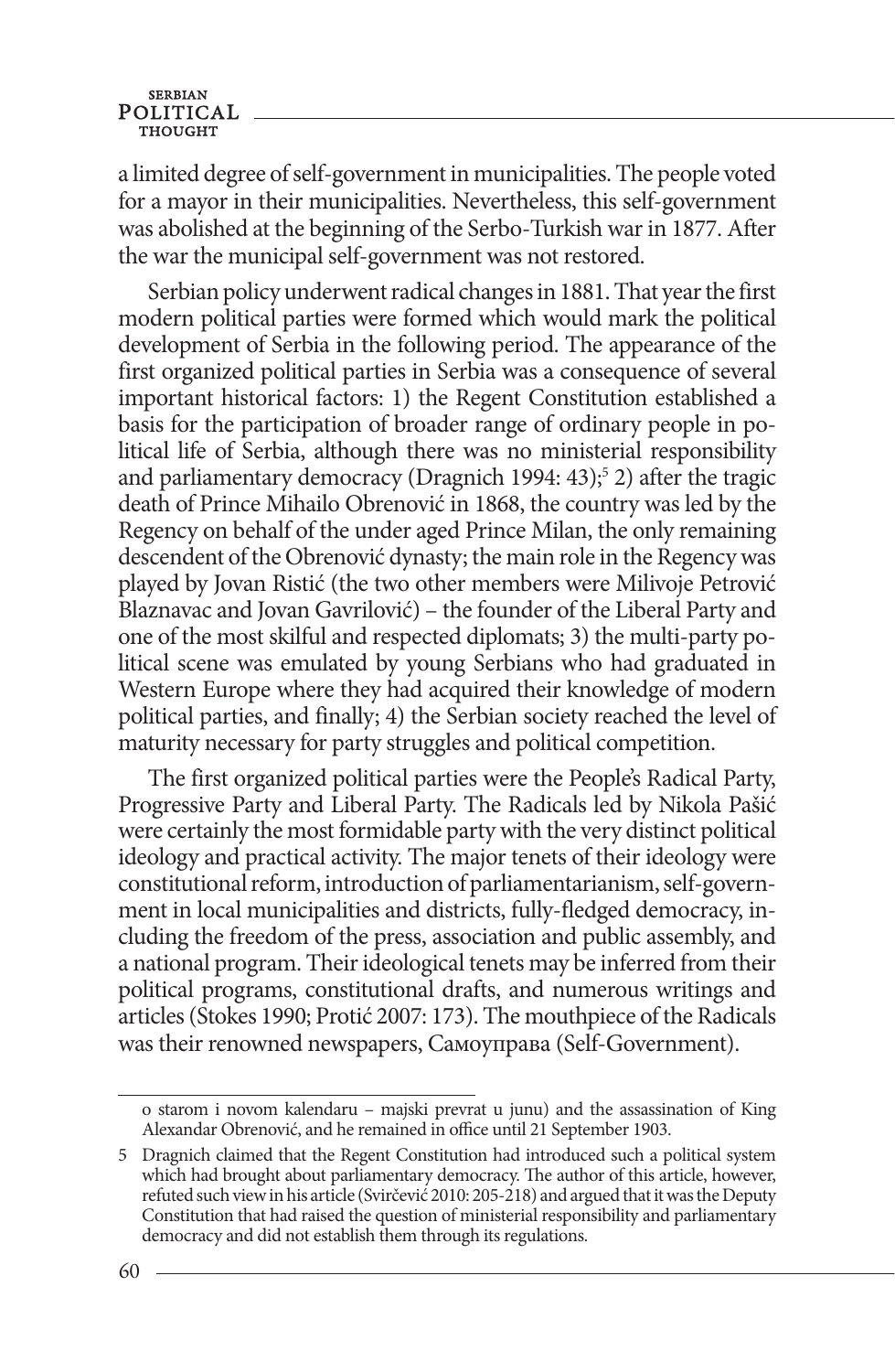From the very beginning, the Radicals were a highly combatant party, ready for a revolutionary change of the system of government. According to their program of 1881, they propounded that the state existed for the sake of the peasants, and not bureaucracy, but the latter abused the state authorities and turned the peasants into slaves (Milošević 1928). Instead, the first task of bureaucracy should have been to improve the life of common people. Therefore, the peasants had to join the People's Radical Party in its fight against the abuses of bureaucracy. Such agitation awakened the political consciousness of the peasant masses which gradually played a more active role in the political struggle. The peasants were not a passive and inarticulate mass anymore to be treated by county and district chiefs as they pleased. They embraced certain political principles and were willing to resolutely resist the government, and even the King, if they thought their rights were infringed on as evidenced by the famous Timok Rebellion in the fall of 1883.This rebellion was a popular uprising rather than the struggle between the King and the Radicals.<sup>6</sup>

Two documents, the constitutional proposal of 1883 and the Constitution of 1888, were particularly revealing as to the Radicals' view of the constitutional question.

The guiding principle of the proposal drawn up in July 1883 was the people's sovereignty (Milošević 1928: 108-128; Popović 1991: 54; Prodanović 1938: 203-205; Jovičić 1993: 487-494; Bataković 2013: 218). The people should be the sole source of power expressing their sovereign will through a national representative body – the National Assembly. The Assembly should be elected by secret ballot. General male suffrage was required. The National Assembly as the supreme legislative authority was envisaged to be at the top of the state pyramid. According to the proposal, the Assembly could take two forms: Regular and Grand. The jurisdiction of the Grand National Assembly was defined by the Constitution - it was supposed to be convened for the purpose of making a constitutional change. All legislative prerogatives were assigned to the Assembly. The sovereign was required to approve any law, but even if he refused to do so the Assembly could pass the same law

<sup>6</sup> The Timok Rebellion of 1883 actually began as a small local radical revolt in the eastern Serbia, but it soon turned into an open war between the people and King Milan Obrenović. The rebellion was quelled by the army and the leadership of the People's Radical Party was accused of committing crimes against the state and King. For the Program of the People's Radical Party of Serbia of 1881 see: Krestić and Ljušić 1991: 101-106.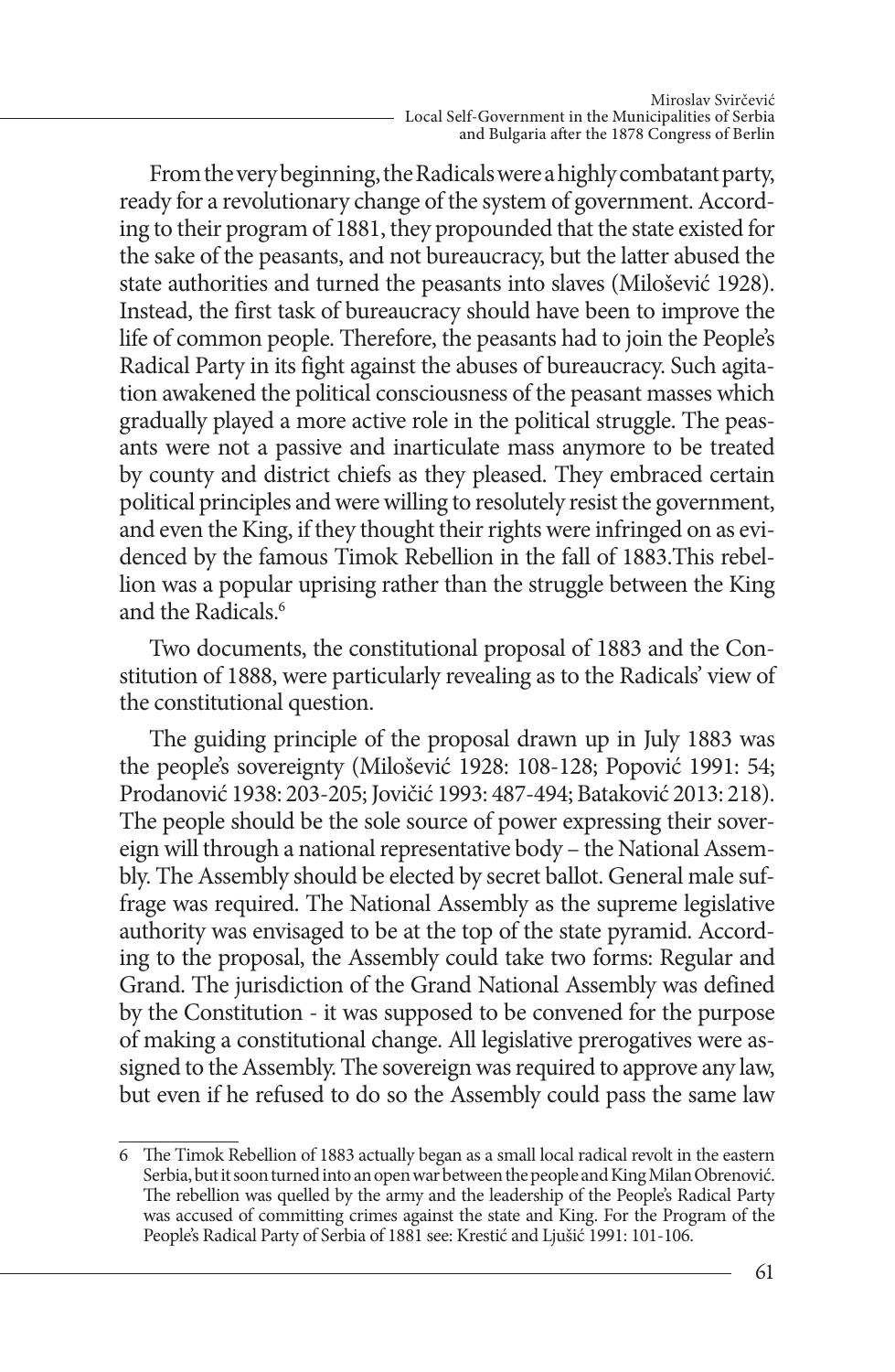#### **SERBIAN** POLITICAL

in its next session. A council of ministers acted as a mere instrument of the Assembly. In that way, the Radicals' proposal envisaged a system of government that strictly subordinated the executive branch to the legislature. The territory of the state was to be divided into districts and municipalities, all of which should enjoy an adequate level of local selfgovernment. The proposal envisaged the so-called Convent system, an almighty National Assembly (Jovanović 1939: 43). The role of a sovereign was largely neglected. Basically, the project resembled a republic with the monarch at its head.

The system of local self-government as conceived by the Radicals was based on the division of the country into municipalities and districts, and the municipality was seen as a basic political and economic unit. Each municipality had the right to elect two representatives in District Assembly. The envisaged districts were quite large, with about 10,000 taxpayers each, and governed by three bodies: the District Assembly (the elective supreme decision-making body in a district), the District Control Committee (the executive organ of the Assembly), and the District Administrative Organ (with administrative and judicial responsibilities). All executive and administrative offices were elective and the officeholders were responsible to the respective District Assembly. The activities of a District Assembly included all educational, judicial, administrative, financial, statistical, technical, economic, and religious matters in a district (Nikić 1927: 242). In 1883, Aranđel-Raša Milošević, another distinguished leader of the People's Radical Party and a member of its Central Board, wrote a booklet – District Organization according to the Principle of Self-Government and Elective Rights – thoroughly explaining the concept and system of local autonomy (Svirčević 2009: 187-195; Svirčević 2011: 347-356).

#### **2.2. Constitutional Development and Local Self-Government in Serbia, 1878–1893**

The New Areas incorporated in Serbia after the victorious Serbo-Turkish Wars of 1876-1878 were administratively divided into four districts - Niš, Pirot, Toplica and Vranje. The establishment of the state administration and local government as well as complete incorporation into the legal system of pre-war Serbia took five years (1877–1882). It was a complex process ridden with many difficulties. The intention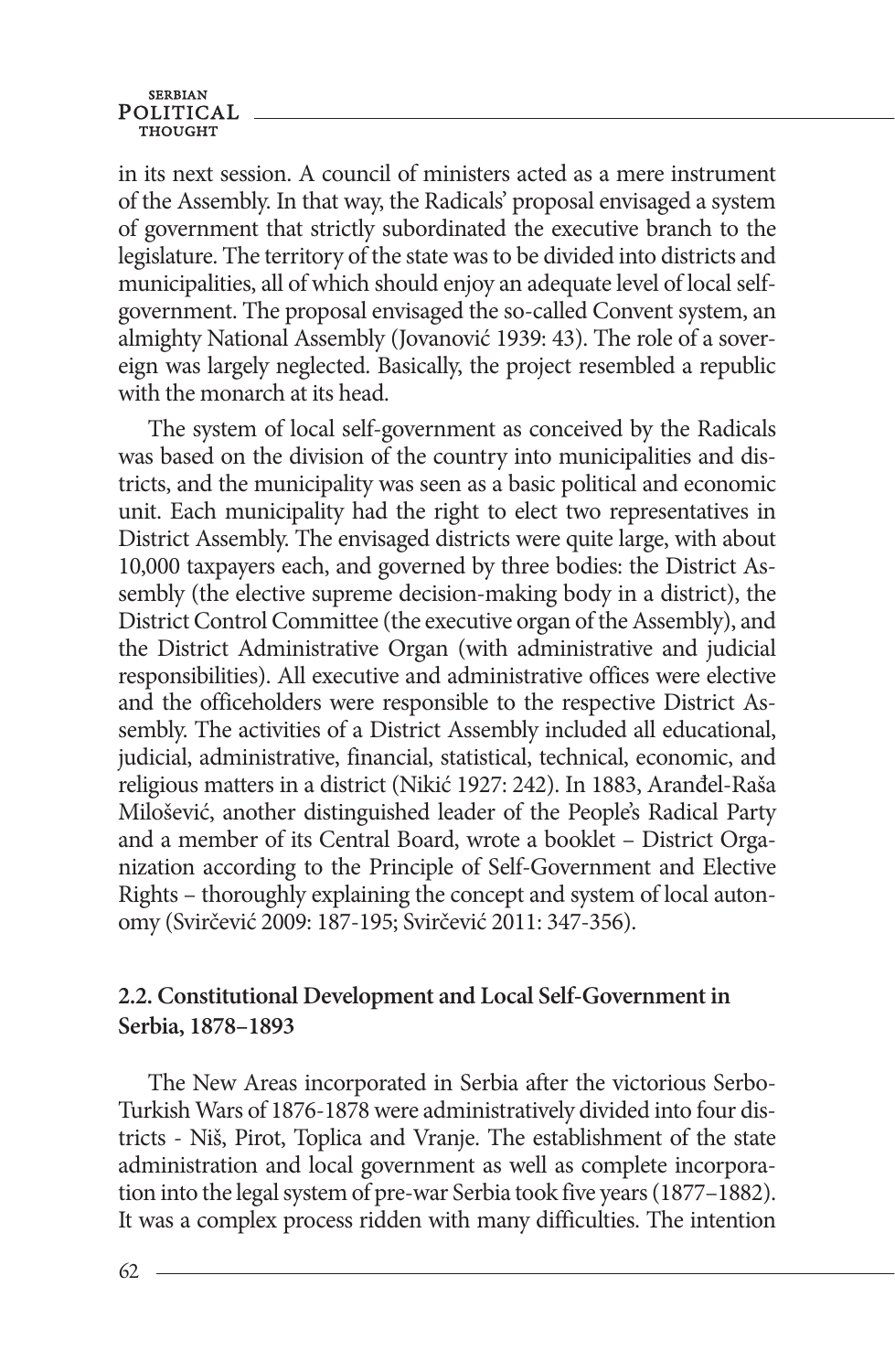was to bring stability to a backward feudal region marked by a volatile political situation, specific population allocation in these areas, high population density, intense migratory movements, ethnic and religious tensions, and a very low level of economic development. Thus, the establishment of the state administration and local government in the New Areas was a three-fold process which included 1) legal organization of new local institutions, 2) the regulation of agrarian relations, and 3) the colonization of New Areas. However, the new state administration in the New Areas was not autonomous of the central government (Svirčević 2011a: 144-145).

It should be noted that political conditions in the territory of postwar Serbia, were much more favourable to the development of a municipal self-government than before 1878. Serbia was able to maintain balance more successfully between the interests of Great Powers, particularly between Russia and Austro-Hungary, and to apply herself to the development of her own statehood and national culture. In 1884, the rigid and very conservative Law on Municipalities was passed. It established a strict centralization in the state administration. Municipalities did not possess any kind of autonomy (Закон о изменама и допунама... 1884: 167-195). This took place after the Timok Rebellion when King Milan Obrenović wanted to restore his undermined authority. However, after the Serbo-Bulgarian war of 1885–1886 and the Serbian defeat, King Milan decided to carry out radical changes in the constitutional system.<sup>7</sup>

The liberal-democratic Constitution of 1888, based on the Belgian Constitution of 1831 and a corner stone of Serbian democracy, was a great triumph of the People's Radical Party. Legal work on the Constitution had largely been done by Radical intellectuals, and therefore it expressed Radicals' ideas, although it was agreed upon by all three po-

<sup>7</sup> In 1885, Bulgaria and the semi-autonomous Ottoman province of Eastern Rumelia declared their unification in the city of Plovdiv. The unification took place against the will of the Great Powers, including Russia. The Austro-Hungarian Empire which had been expanding its influence in the Balkans was particularly opposed to this act. Serbia also feared her position in the Balkans would be diminished. In addition, Serbia's ruler Milan Obrenović resented the fact that Serbian opposition leaders like Nikola Pašić had found asylum in Bulgaria after the supression of the Timok Rebellion. After the declaration of the unification massive protests broke out in Greece which feared the creation of a greater Bulgarian state in the Balkans and the government was called to declare war on Bulgaria. Serbia offered Greece a joint military action against Bulgaria but Greece rejected. King Milan declared war on Bulgaria on 14 November [2 November] 1885. The Serbian army was defeated at the battle of Slivnitsa on 16–19 November 1885.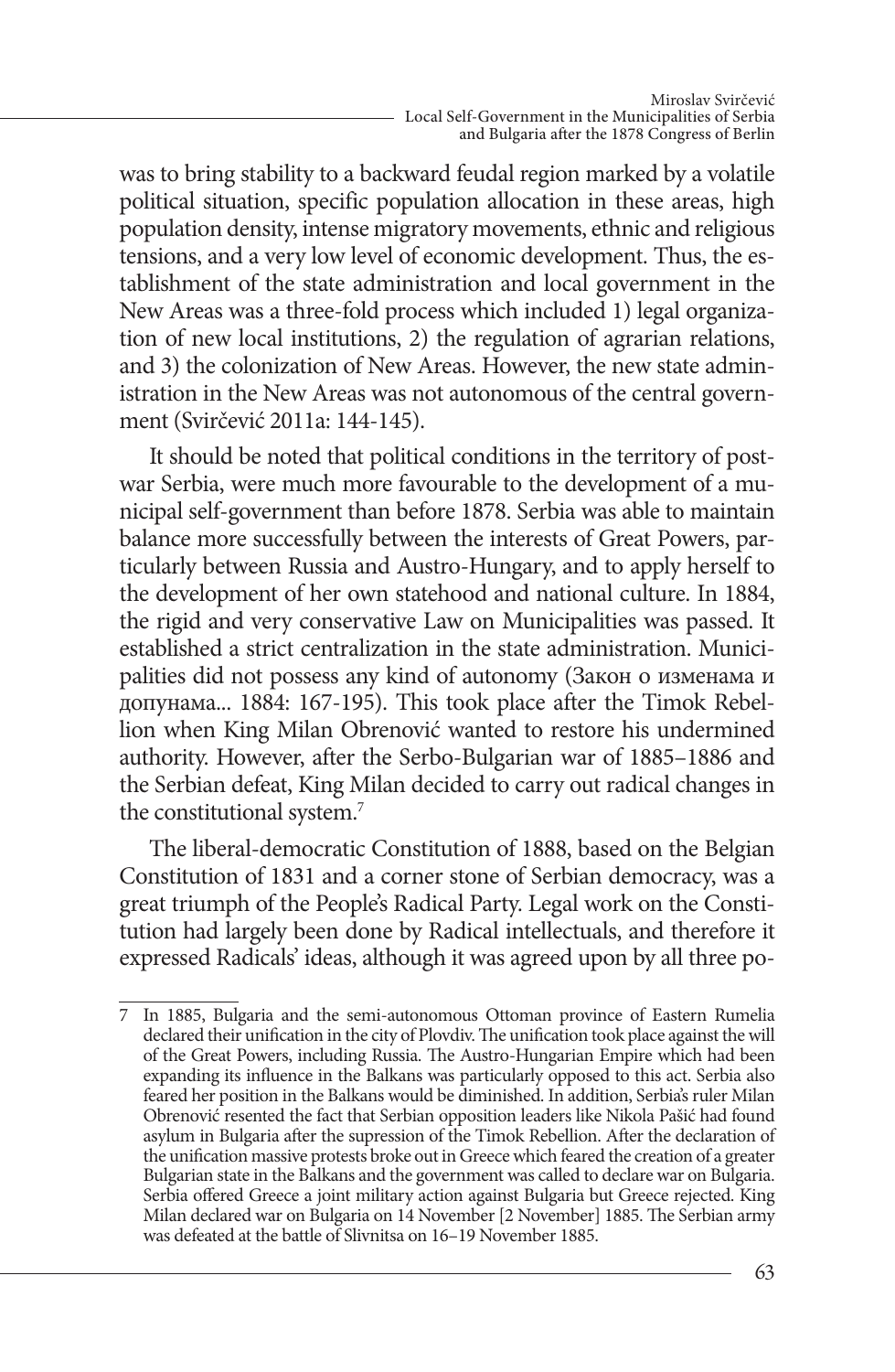litical parties. Its most significant feature was a system of parliamentary democracy. Its major characteristics may be summed up as follows:

- Guarantee of political and civil rights expressed through a multiparty system;
- Free elections (universal male suffrage) and a unicameral parliament (National Assembly);
- Dual right of legislative initiative shared between the Assembly and the King;
- The National Assembly's control over the government (inter pellations, interrogations, hearings);
- Ministerial responsibility (political and criminal);
- Right of the National Assembly to pass the budget, and;
- Administrative organization of the country according to the principle of local self-government (Popović 1991: 170; Bataković 2013: 226-231).

The Constitution of 1888 showed that the Radicals' concept had fully matured; the Radicals were capable of defining their ideas, finally accepting the principle of division of power expressed/exercised through parliamentary democracy. A number of laws were adopted on the basis of this Constitution. Two of them regulated the organization of the selfgovernment at local level: Law on Municipalities of 1889 and Law on Counties and Districts of 1890.

# **2.3. Law on Municipalities of 1889**

This Law (Закон о општинама 1889) was passed in the National Assembly thanks to the Government led by Radical Sava Grujić. This Law did not precisely demarcate/separate the original duties/prerogatives of municipal self-government and state duties transferred to municipalities by the central government. This confused situation could complicate the practical action of the Law. That raised an important question what did the autonomy of municipalities consist of. Researching this issue, Slobodan Jovanović<sup>8</sup> pointed out that for the Radicals the

<sup>8</sup> Slobodan Jovanović (1869–1958), was born in Novi Sad, Austro-Hungary (today in Vojvodina, north part of Serbia). His father was the Serbian politician Vladimir Jovanović. He was famous Serbian scholar, historian, lawyer, literary critic, sociologist, professor and dean of the Law School in Belgrade, rector of the Belgrade University, president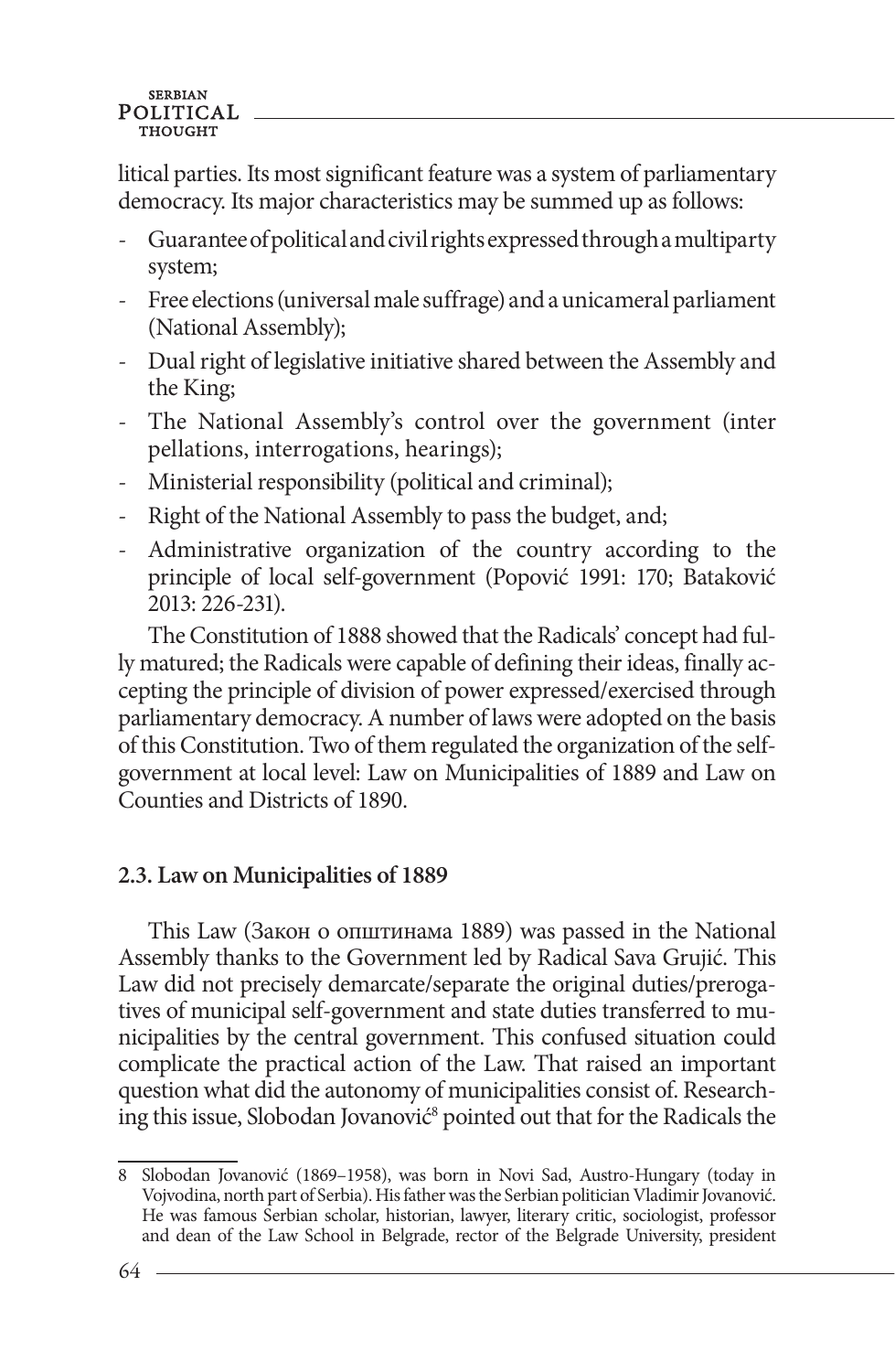term self-government was equivalent to no more than electiveness of local authorities. The extent of the autonomy of local authorities was not deemed that important (Jovanović 1991: 32). There could only be an assumption, more or less secure, municipal institutions – Mayor, Municipal Court, Municipal Council and Municipal Assembly (Article 11) – completely independent of tasks that belonged to the scope of self-government and did not receive any instructions for their work of the central state government. In respect to the exercise of the transferred business scope - the municipality had the status of a mere branch of central government bodies, without autonomy in decision-making. Separation from each other, however, it was not easy to do.

The Municipal Assembly was the most significant municipal institution according to the Law on Municipalities. It was something of a local representative body. It consisted of all male adult citizens who resided in a respective municipality and paid tax amounting to no less than 15 dinars per year. Officers and soldiers did not have the right to vote. The competence of the Municipal Assembly was regulated in Article 12. This body elected and revoked all municipal officers: the mayor, his assistant (kmet), members of the Municipal Council and the special municipal representative for the County Assembly (special organ). The Municipal Assembly was also authorized to pass decisions about the municipal tax – up to 40% of the state tax. This body also made decisions about the debt of municipality, the buying and selling of municipal real estate.

The next important municipal institution was the Municipal Court. It consisted of the mayor with the executive authorities, his assistant (kmet) and several servants (Article 26). (Article 32). President of the Municipal Court, assistants and servants could be appointed by those members of the municipality who were eligible to be a member of the Municipal Council. According to Article 23, the Municipal Court executed judicial, police, and administrative duties. The legislature considered it necessary to separate police from administrative authorities, although police authority was nothing but a part of state administration.

of the Serbian Cultural Club, president of the Yugoslav royla government in London 1942–1943. After the World War Two, the communist government sentenced him on "imprisement with hard labor and for a period of twenty years, the loss of individual political and civil rights for a period of ten years, confiscation of all assets and the loss of citizenship." In 2007 Slobodan Jovanović was rehabilitated by the decision of the County Court in Belgrade and the judgment sentencing him to imprisonment and loss of honor was declared null and void.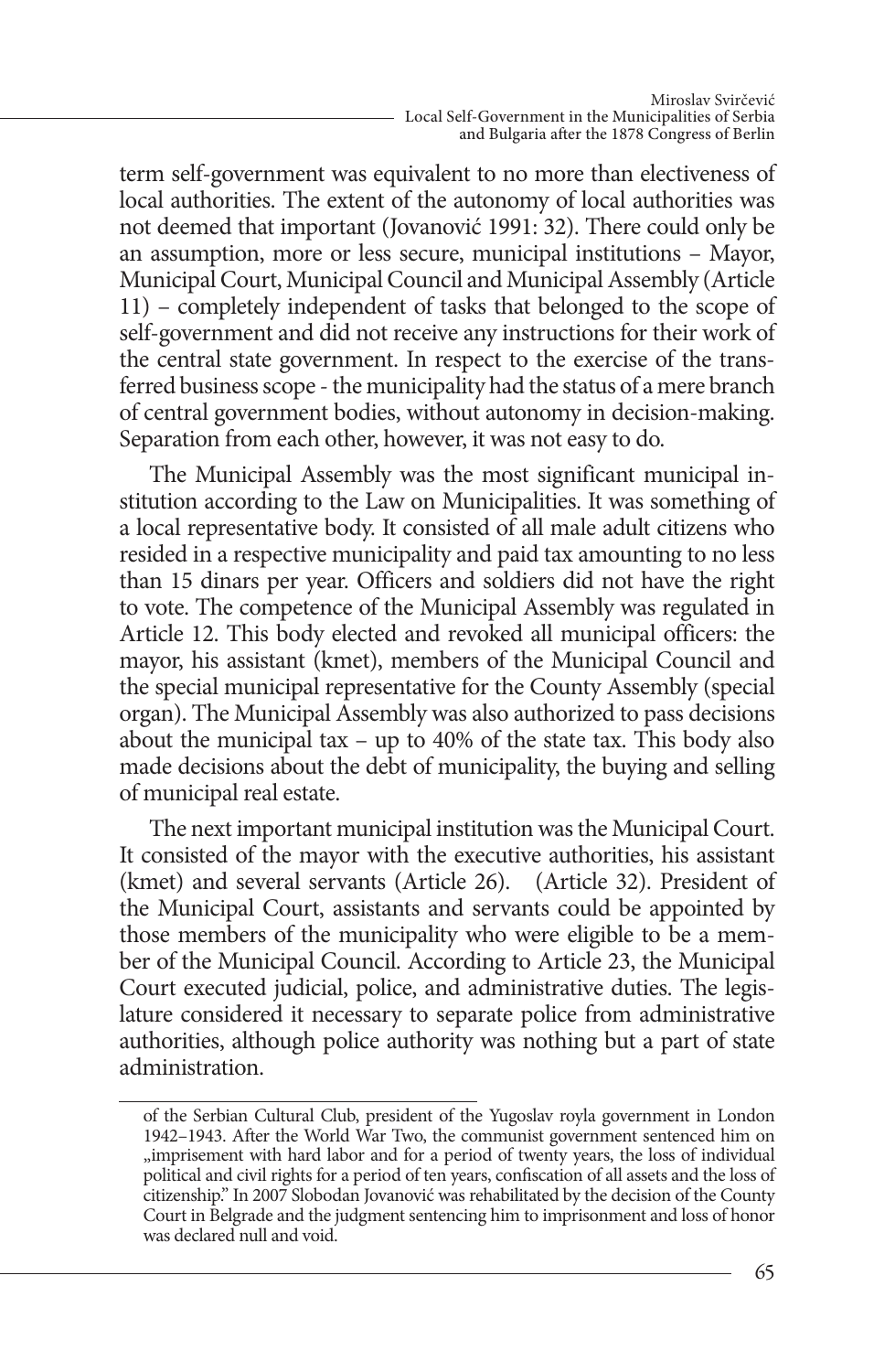**SERBIAN** POLITICAL

As a body of judicial authority, the Municipal Court performed negligible judicial function. It tried in both civil and criminal disputes of minor importance. For that reason, these trials were not transferred to the regular civil courts (Articles 16–17).

As police authority, a municipal court had a number of important duties: taking care of personal safety and property of citizens, environment protection, control over the real estate of municipality and various measures that served the merchants, maintaining bridges, roads, river banks, controlling all shops in the municipality (inns, butcher shops, bakeries, furriers etc.), removing all "immoral manners", taking care of persons under tutelage, seeing that children were sent to school, taking care of the health of people and livestock in the municipality, compiling a list of foreigners, making sure there were no beggars and idlers in the municipality etc. (Article 36).

However, the Municipal Court was also authorized to cooperate with the Municipal Council in passing the municipal budget which would then be confirmed by the County Council. A decision passed by the County Council was obligatory for the Municipal Council (Article 40).

Apart from this, each member of the Municipal Court had his own official duties. Thus, the competence of the president of the Municipal Court (Mayor) included: employing and discharge of municipal officials, receiving and opening letters, storage and usage the municipal seal, signing all municipal laws, imposing disciplinary penalties etc. (Article 49).

The third important municipal institution was the Municipal Council. Its size depended on the size of municipalities, i.e. the number of municipal voters. This institution was controlled by the Municipal Court. The law stipulates that: 1) in municipalities with up to 200 taxpayers, Municipal Council had 10 members; 2) in municipalities with more than 200 and less than 500 taxpayers, the Municipal Council had 16 members; 3) Belgrade Municipal Council consisted of 32 members (Article 53). Members of the Municipal Council may be elected by all citizens who were eligible to vote at the Municipal Assembly (Article 58).

The President of a Municipal Court was also the president of a Municipal Council (Article 54). His main function was reduced to the control of the Municipal Court, but he also performed some other duties.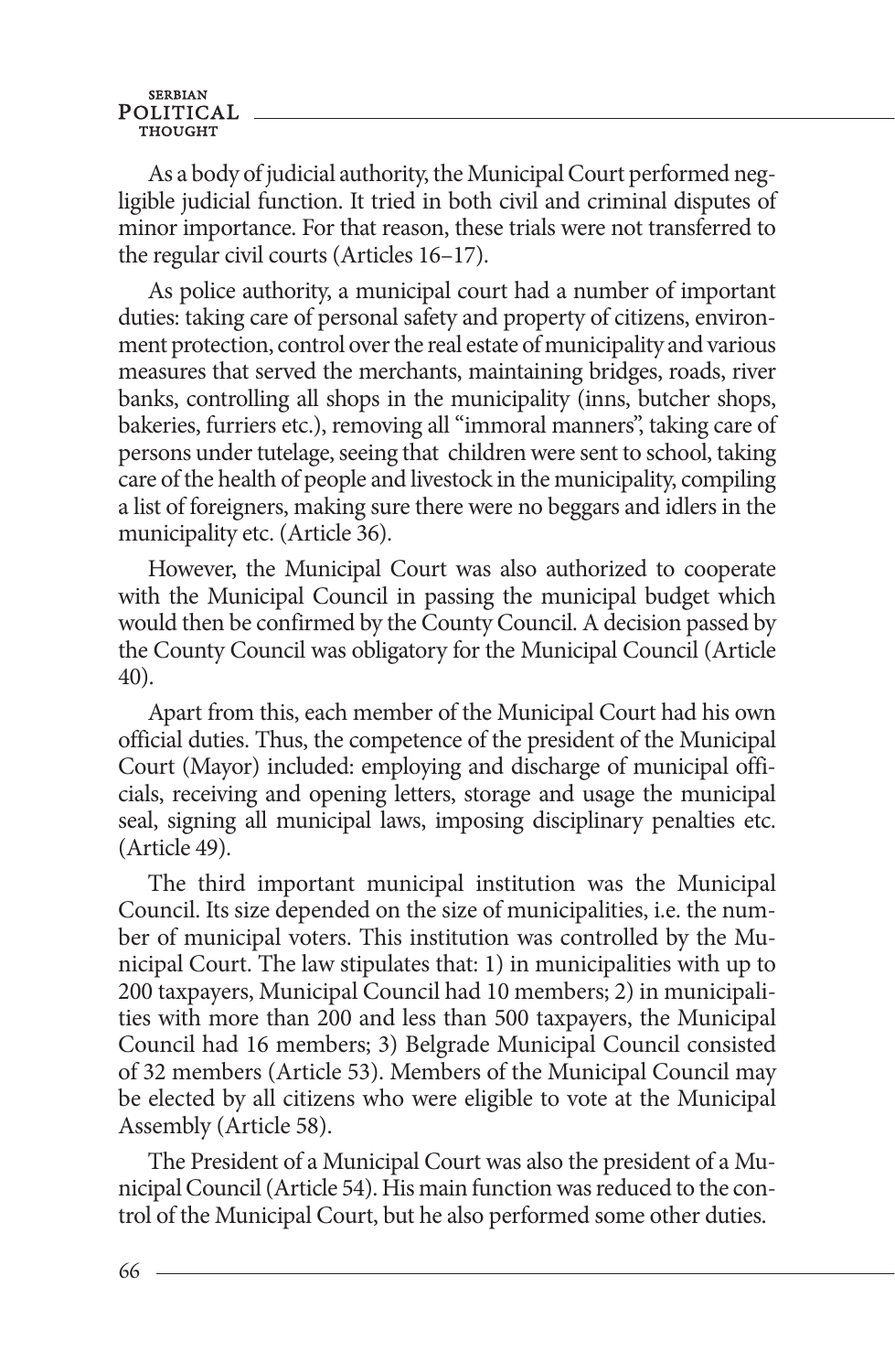The Municipal Council controlled the work of the Municipal Court (Article 68). It performed the following duties: 1) creating, modifying and establishing a municipal budget, reviewing of the municipal accounts and examining whether all the expenses were incurred according to the law; 2) authorizing the Municipal Court, in extraordinary circumstances, to perform all duties without the consent of the Municipal Council; 3) issuing merit solutions in all cases which would be referred for consideration in the municipality; 4) accepting resignations of the president of the Municipal Court, and Mayors, including their assistants (Article 69).

The Municipal Council made valid decisions only if 2/3 of its members were present during the session (Article 75). In the repeated voting, an absolute majority of votes was required to reach a decision (Article 77).

All municipal institutions were under legal and political control of the County Council and the central government (Article 80).

When Municipal Assembly or Council decided on state requirements relating to the county, district or state, an official appointed by the competent national authorities could attend such meeting (Article 81). Any decision of municipal authorities could be overruled by a supervisory authority, if found to be inconsistent with the law regardless of the character of municipal competence (Article 83). Also, the supervisory authority (Permanent District Council) may have inspected the register and accounts of the Municipal Court at any time (Article 85). Municipal Assembly, Court and Council could appeal against the decisions of a supervisory authority to the State Council which would then have the last word (Article 83).

As we can see, the central government was authorized to act against the municipal authorities when necessary – fines, removal from office, and other similar administrative measures. However, the central government did not act independently: it proposed the measures to be undertaken, but the State Council had to approve. Therefore, the central government could do nothing against municipal authorities – it could only litigate with the State Council (Jovanović 1991: 33). Given that the municipal budget was approved by the County Council rather than Minister of Finance, it could be safely said that the state's control over the municipality was very limited.

Commenting on this Law, Slobodan Jovanović presented the basic characteristics as follows: 1) small municipalities with mayors who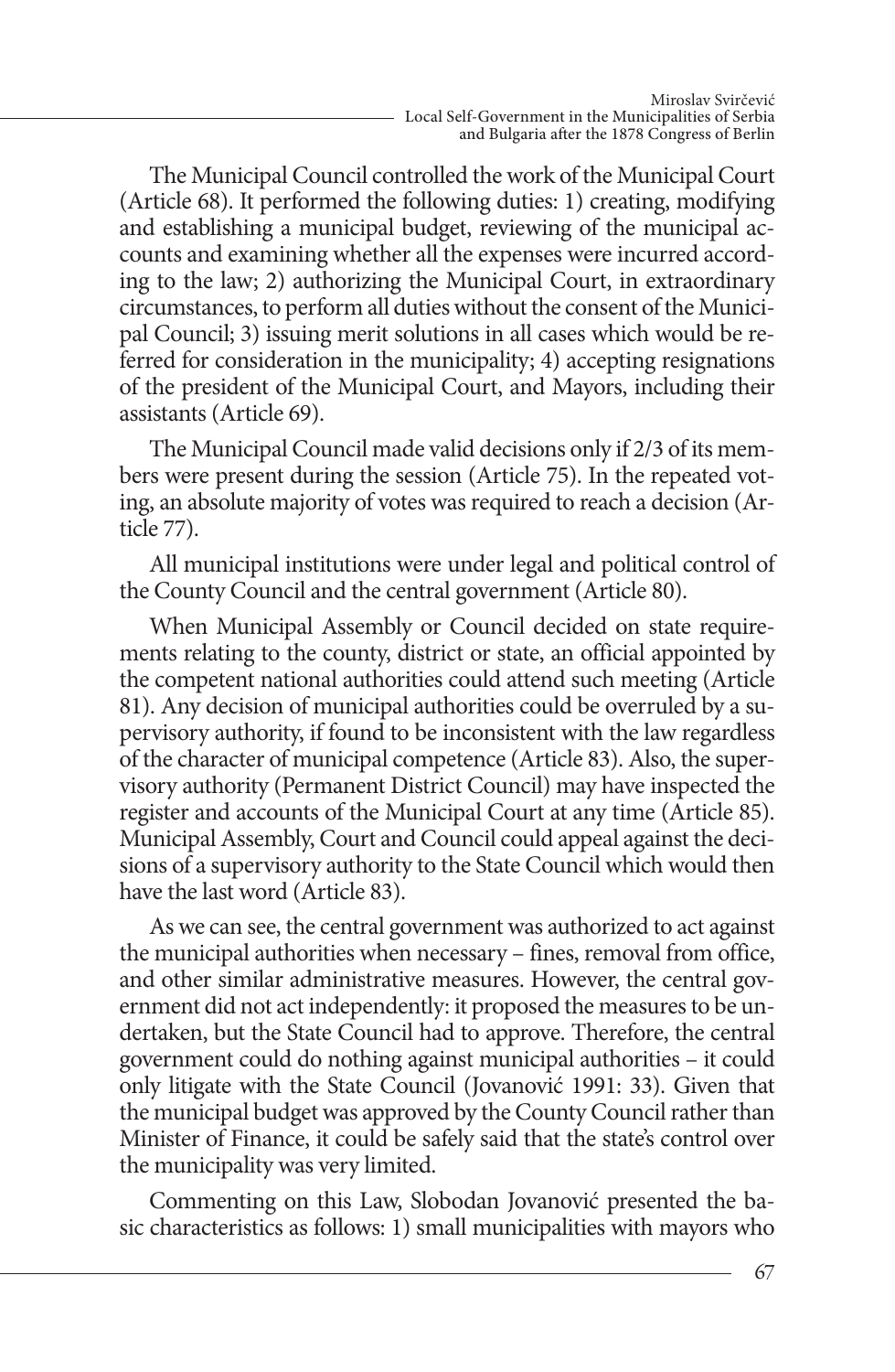could always be replaced by Municipal Assembly; 2) municipalities were more under the supervision of the Permanent County Council than that of the state police (Ibid.).

Passing of the Law on Municipalities of 1889 represented a major step forward in the emancipation of local institutions from the central government. This Law was a launching pad in breaking up political dependence of local authorities from the central government. This process represented a unique mode of modernization and shaping political institutions on the basis of modern political ideas, very popular in Serbia at that time. Of course, there were many problems, abuses and inconsistencies in the implementation of the Law. The old, conservative habits of pre-modern era and client manners were still deeply rooted. They hindered the consistent implementation of the Law, in particular those provisions which enshrined the electiveness of municipal authorities and their essential autonomy. Nevertheless, it can be concluded that the Law on Municipalities of 1889 introduced a limited municipal self-government. This legal act gave the Municipal Assembly the right to appoint municipal institutions and deprived the central government of the right to interfere. However, it did not grant full financial autonomy to municipal institutions, and that was its major fault. Overall, this Law was a significant improvement on the previous laws on municipalities and their legal structure.

It should be noted that the Law on Counties and Districts of 1890 (Закон о уређењу округа и срезова 1891), also established a limited form of self-government in districts and counties. Despite of that, this legal act also made a big step forward in the organization of the county and district local government.

These laws on local self-government were in effect until the first coup d'etat by King Alexander Obrenović in 1893, when the Regent contitution and all the relevant laws, including those on local government, returned in effect. After the May Coup in 1903, when King Alexander and his wife Queen Draga were assassinated by their officers, a new era emerged in the constitutional history of modern Serbia. The Constitution of 1888 was back in effect, this time known as the Constitution of 1903, and all other laws that had been passed on the basis of this liberal-democratic Constitution (Svirčević 2010a: 125-130). In addition, a new law on the structure and legal status of municipalities was passed in the National Assembly. It was more liberal than the Law on Municipalities of 1889.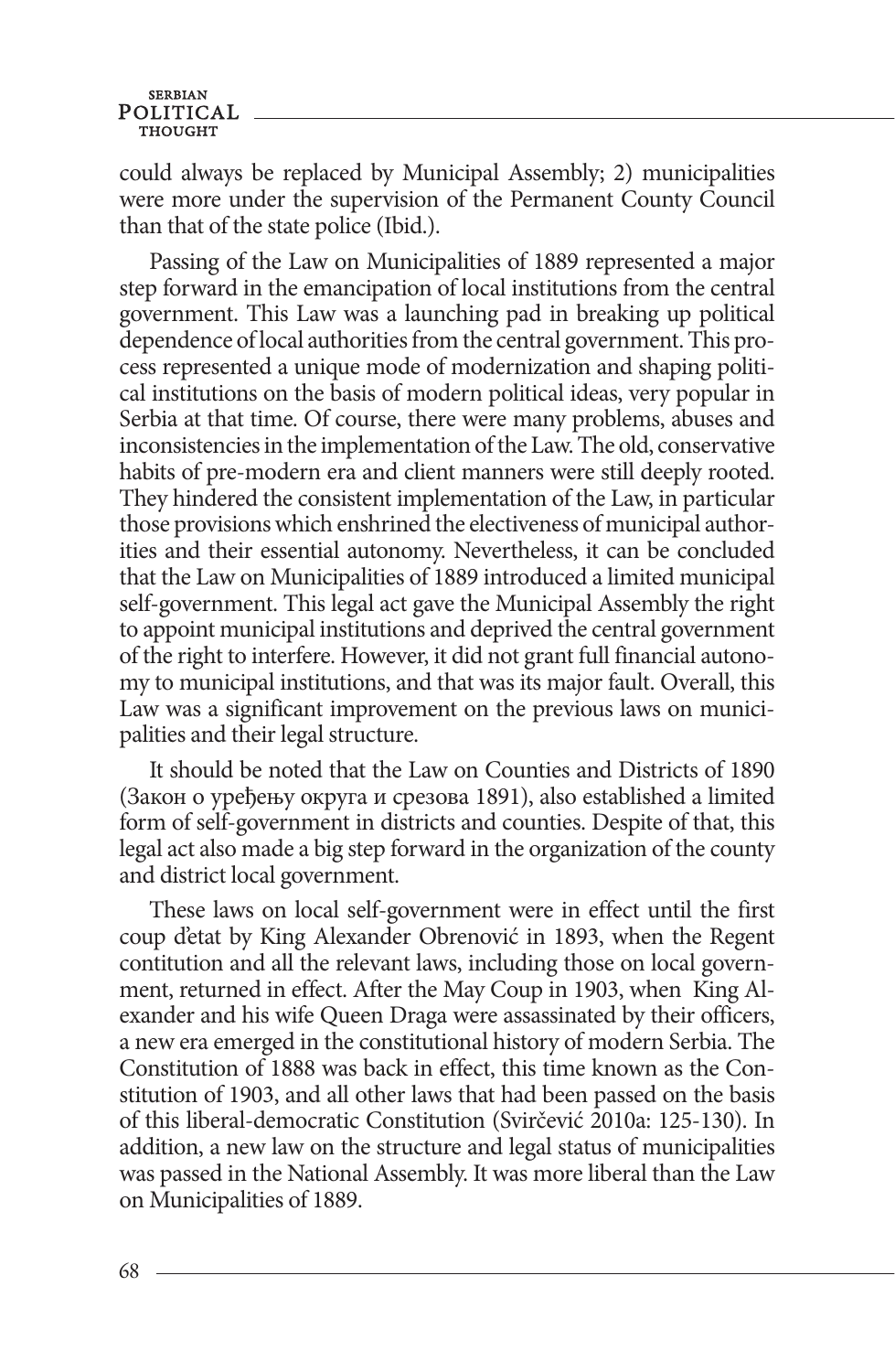#### **3. The Municipal Self-Government in Bulgaria, 1878–1886.**

### **3.1. The Russian temporary government – the origins of the Bulgarian statehood after the Congress of Berlin**

Bulgaria had somewhat different historical experience than Serbia. After the Berlin Congress, she was divided in two political units – the Principality of Bulgaria and Eastern Rumelia. According to Article 7 of the Berlin Treaty, Tsarist Russia had an international mandate to establish the first domestic government in the Principality of Bulgaria. Russia had already established a provisional government in Bulgaria which was supposed to organize the state institutions and local authorities during the period of nine months. This provisional government went through two phases: 1) during the first phase, prior to the Berlin Congress the head of the provisional government was Count Vladimir Cherkasky; 2) during the deliberations in Berlin, Cherkasky died and was succeeded by Count Alexander Dondukov-Korsakow.

The foundation for the first Bulgarian administration was laid by Count Vladimir Cherkasky (1824–1878) – an experienced Russian diplomat and governor, who had gained substantial administrative experience while implementing political and economic reforms in Russia in 1861 and then in Poland in 1864. He issued the Note of the Future Tasks of the Civil Administration in Bulgaria, which contained guidelines for Russian foreign policy towards the Balkans, including the establishment of the Bulgarian civil government in the Bulgarian areas liberated from the Turks. This document was addressed to the Minister of the Russian Army, General D. A. Miljutin, and the Russian Emperor, Alexander II (Токушев 2004: 28-29).

Accepting this acting upon this Note, the Russian court proclaimed the establishment of the special Office with the aim of organizing civil administration in Bulgaria. Chief of General Staff of the Russian Army, General F. L. Geyden, suggested that the Office should perform the following tasks; 1) collection of statistical and historical data; 2) the gradual building of local administration in the liberated counties; 3) supplying the local population with food and other necessities; 4) setting up judicial authorities; 5) inclusion of the loyal civil servants of Bulgarian origin in the new administration; 6) assisting the Orthodox Church and ensuring freedom of religion for all citizens, including Muslims;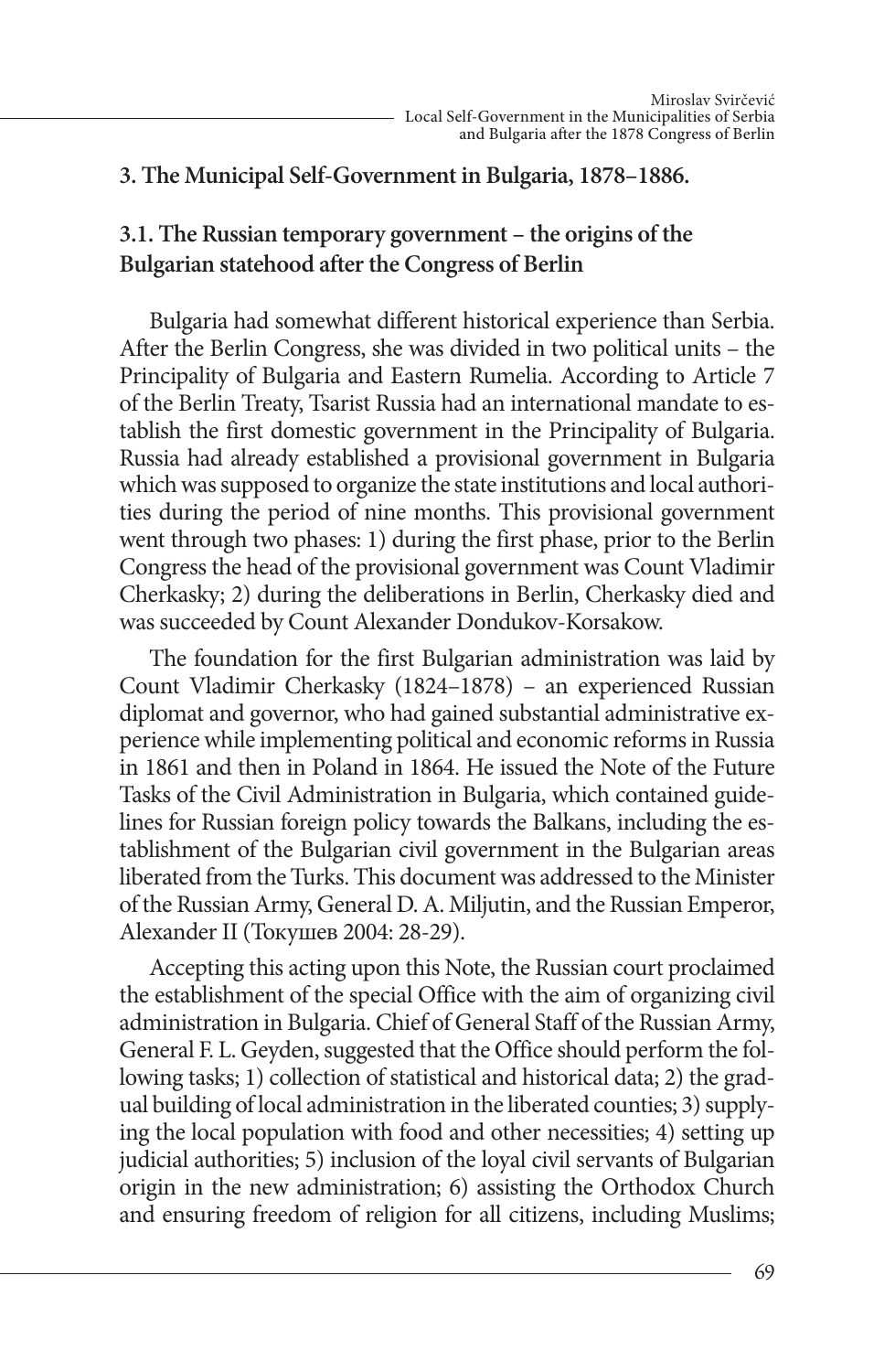7) collecting taxes (Токушев 2004: 29). Russian Emperor accepted this proposal.

Finally, the decision to establish the Office of the Civil Administration within the General Command of the Russian Army in the occupied Bulgarian lands was issued on 16 November 1877. The Emperor also issued special Instructions with the twin-aims of legal nature: on one hand, they were something of a statute containing the basic principles on which to regulate the internal organization of the Office; on the other, they spelled out guidelines for the functioning of the Office in the nation-building actions. Count Vladimir Cherkasky, the first head of the Office and his subordinates worked for nearly six months (November – April 1877) to set up administrative institutions in Bulgaria.<sup>9</sup> Nearly six months (November 1877 – April 1877) Count Cherkasky explored the rich archives of the Russian Ministries of Foreign Affairs and of the Army, talked to Russian scholars and politicians, and studied all the available scholarly literature. Also, he spent lots of time in discussions with the representatives of the Bulgarian emigrants from Romania and Russia hoping to recruit the necessary personnel for the future Bulgarian administration (Трифонов 2000: 8).

A bit later, the Office of Civil Administration issued three temporary legal acts which regulated the structure and jurisdiction of the first local authorities. These were: Project on Main Principles of Civil Administration in Sançaks and Counties (kazas) and Towns in Bulgarian lands (Проект за главните основания на гражданското управление в санджаците и окърузите и градовете в България) of 7 July 1877, Project on Temporary Rules for Governing Councils in Counties and Towns of Bulgaria (Проект за времнни правила за управнителните съвети в окърузите и градовете в Булгария) of 8 August 1877, and Instructions of the same year.

According to these legal documents, the provisional administrative division of the country completely coincided with the Ottoman administrative division - the old Turkish names were replaced by new domestic names: guberniya instead of sançak and county instead of kaza. The first guberniya was formed in the liberated Svishtov. Later,

<sup>9</sup> The members of the Office from Russia were: general D. G. Anuchin, an assistant of Count Cherkasky, colonel N. L. Sobolev, lawyer S. I. Lukyanov, P. Neklyudov and Count S. V. Shakovsky. The members from Bulgaria were: Nayden Gerov, Marin Drinov, Todor Burmov and Hristo Stoyanov. It is interesting that the Serbian lawyer, Valtazar Bogišić, was also a member of the Office (Токушев 2004: 29–30).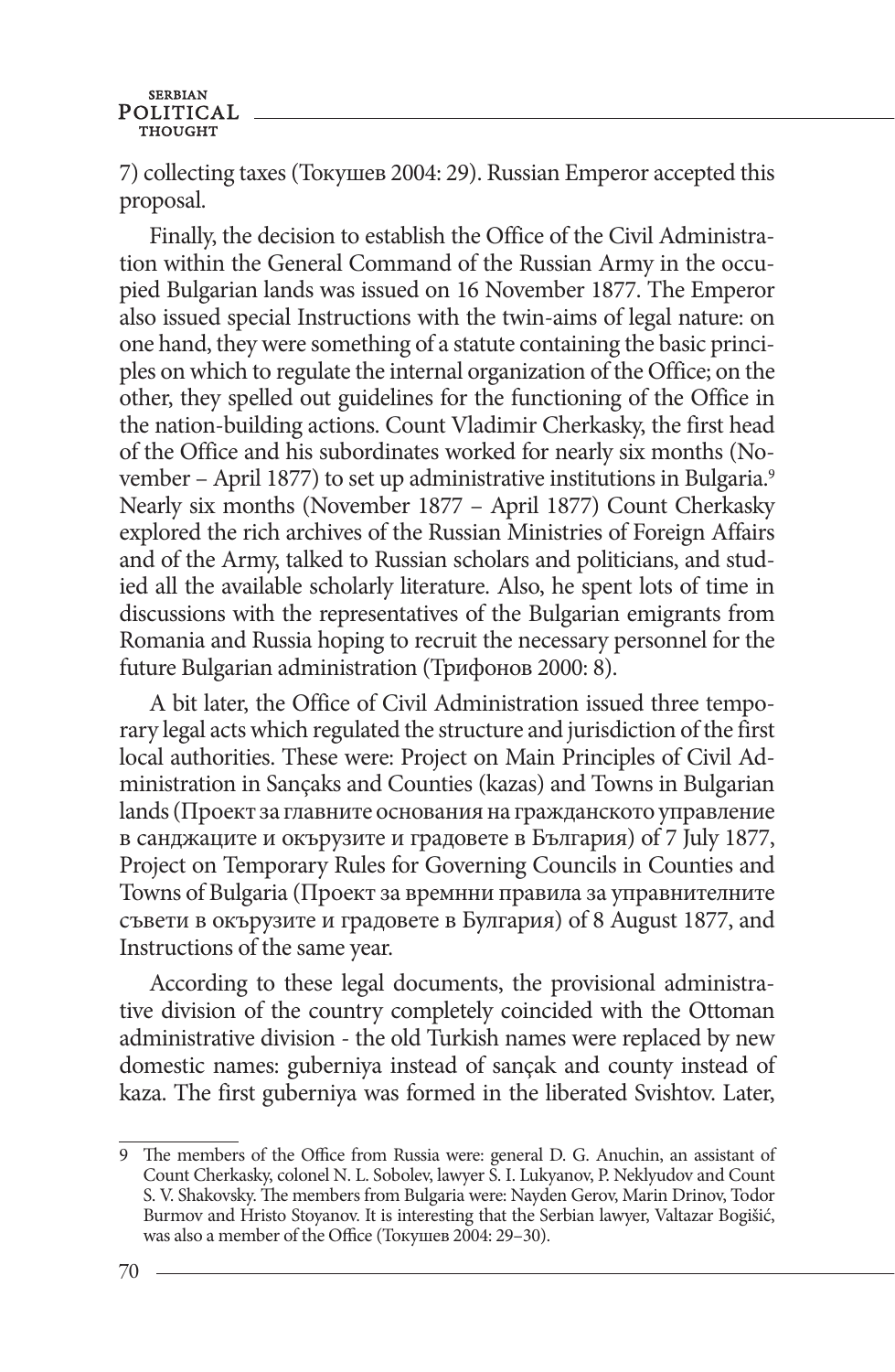the following new guberniyas were formed: Russe, Tulchen, Vidin, Trnovo, Sofia, Plovdiv and Sliven. These areas included 56 counties. These administrative-territorial units (guberniyas and counties) included centralized local organs, which was subordinated to the Office of Civil Administration.

Count Cherkasky's death on 19 February 1877 ended the provisional Russian (occupying) government in the Bulgarian lands that was marked by the formation of the first Bulgarian legal-political institutions. Prince Alexander Dondukov-Korsakov (1820–1893) was appointed the new head of the Office of Civil Administration. He was supposed to end the Russian mission in Bulgaria. His main task was to establish institutions of the central government and prepare the necessary conditions for adoption of the first Bulgarian constitution. The mission of General Pavel Kiselyev (1788–1872) who had had a similar task in the Romanian principalities of Wallachia and Moldavia several decades earlier, served as a model for Dondukov-Korsakov (Jelavich 1984: 368). As soon as Dondukov-Korsakov arrived in Bulgaria, he formed the central government which included: 1) department of interior, 2) department of finance and control, 3) judiciary department, 4) department of education, church and religious activities, 5) department of military affairs, 6) department of post, telegraph, roads and other traffic operations; 7) Office of diplomacy and foreign affairs. Its seat was in Plovdiv (Манолова 2003: 102).

During the mandate of Dondukov-Korsakov the Congress of Berlin was held. After the signing of the Berlin Peace Treaty and the subsequent division of Bulgarian lands into the autonomous Principality of Bulgaria and Eastern Rumelia, some significant political decisions were made. The capital of the Principality of Bulgaria was moved from Veliko Trnovo to Sofia in order to be closer to Macedonia which had always been treated by Bulgarians as their ethnic land. In keeping with this, the government was also moved from Plovdiv to the new Bulgarian capital.

Meanwhile Dondukov-Korsakov continued with his mission. By the end of his term, he had formed the Bulgarian army, completed the formation of the judiciary and police services, strengthened institutions of local government, and laid the foundation for the development of educational and health facilities (Трифонов 2000: 12, 40-48).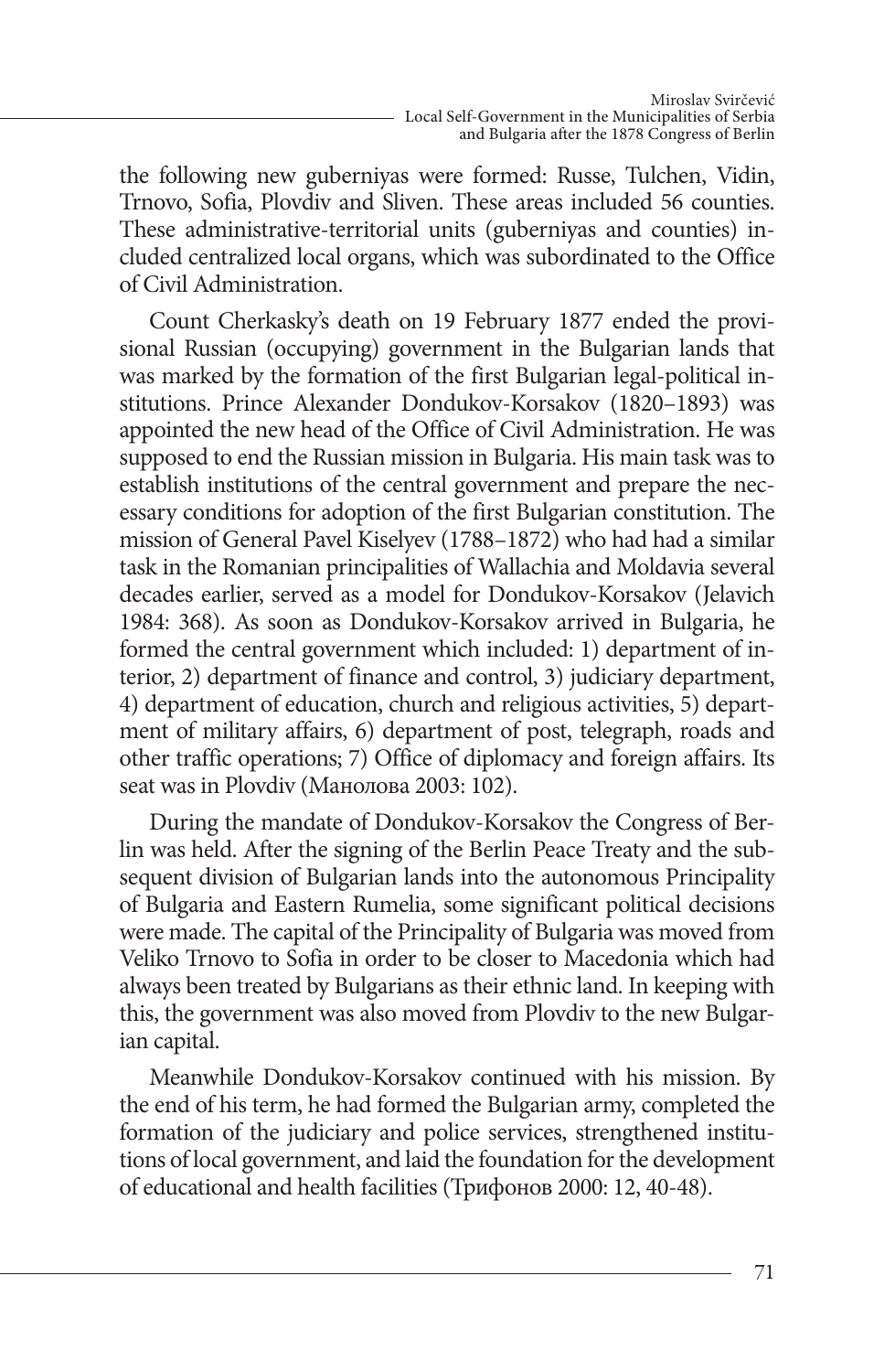### **3.2. Legal and constitutional development of the Principality of Bulgaria**

When the temporary Russian mission ended, the Bulgarian Constituent Assembly met in the capital of the medieval Bulgarian state – Veliko Trnovo - on 10 February 1879.<sup>10</sup> After two months of debating a number of parliamentary constitutional projects and intense political struggle between the opposing parties, the first Bulgarian constitution was adopted on 16 April 1879. It was actually created by both Bulgarian liberals led by Dragan Tsankov (1828–1911) and Petko Slaveykov (1827–1895) and Russian advisors. It is known as Trnovo Constitution (Петров и Петрова 2000: 294–309). It established the separation of powers as the main principle of the organization of the state. The Trnovo Constitution paid particular attention to the regulation of the legal status and competence of central authorities – the monarch (Prince), National Assembly, Council of Ministers, and the constitutional rights of Bulgarian citizens. The Constitution did not regulate the legal status and competence of other institutions, including local government.

According to the Trnovo Constitution, the Principality of Bulgaria was constituted as a hereditary and constitutional monarchy with the people's representative body (Article 4). The most important state institution was a Prince. His function was three-fold. First, he acted as a head of the state, as the holder of legislative power which he shared with the National Assembly and as a chief of executive power, which he shared with his cabinet/council of ministers.

Legislative power was exercised by the National Assembly (Bulgarian: Народно Собрание). The Assembly could be regular and great (Article 85).

Regular National Assembly performed dealt with the ordinary and financial legislation. It passed all laws and a budget and finally, all other general legal laws. The legislative body was also authorized to control the work of the Council of Ministers and, if necessary, to raise the question of ministerial responsibility (Article 105). Also, the National Assembly could raise any political question with the ministers (Article 108), and receive petitions and complaints about the work of certain departments of the government (Articles 106). In both cases, the ministers were required to answer parliamentary questions and complaints of citizens (Articles 105 and 106).

<sup>10</sup> On number and categories of representatives see in deatils in: Андрeев 1993: 44.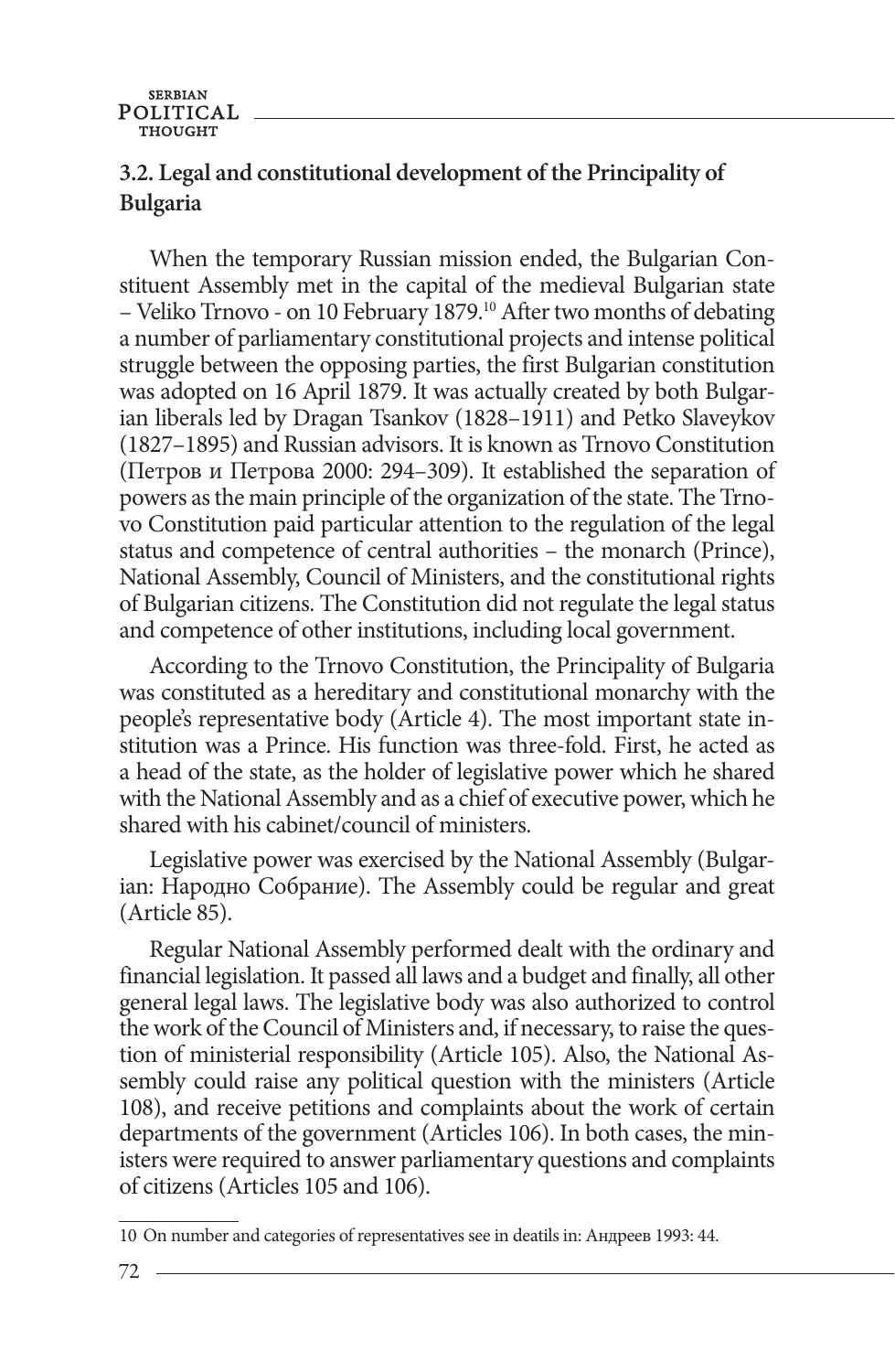Great National Assembly was twice the size of the regular one (Article 144). It met only in the special cases stipulated by the Constitution: to approve any change affecting the national territory, to amend the Constitution, or elect a new prince. As soon as it resolved the issue, the Grand National Assembly was dissolved (Articles 141, 142, 143 and 144).

The ministers had executive power, together with Prince (Article 149). They were gathered at the Council of Ministers headed by president (Prime Minister). Each minister was the head of the department of state government. According to Article 160 of the Constitution, there were six ministries: 1) Ministry of Foreign Affairs; 2) Ministry of Interior Affairs; 3) Ministry of National Education; 4) Ministry of Finance; 5) Ministry of Justice; 6) Ministry of the Army (Article 160). The ministers were subordinate to the monarch and the National Assembly (Article 153). They were politically responsible to these constitutional factors that could revoke them at any time.

There was only one constitutional stipulation pertaining to local government. Article 3 stipulated the administrative-territorial division of the country into counties, districts and municipalities. The same article stipulated the organization of municipalities based on the principle of self-government. More detailed elaboration of this provision is left to the legislature.

After the adoption of the Trnovo Constitution, the National Assembly's task was to elect the first Bulgarian Prince and pass the necessary political laws stemming from the constitutional norms.

The former was done the next day after the proclamation of the Constitution on 17 April 1879. Given the provision of Article 3 of the Berlin Treaty, which stipulated that the Bulgarian Prince must not be a member of the dynasty of any of the Great Powers which had participated at the Congress of Berlin, the Russian government proposed Alexander Battenberg (1857–1893), German Prince of the noble Hesse lineage. $11$ 

Typical of the early stages of nation-building process marked by the fear for the preservation of the hard gained freedom and of descend into anarchy, the supreme political power resorted to centralization of local institutions in order to consolidate and strengthen the fledgling state apparatus. In the 1879-1885 period, several important laws were passed in Bulgaria which established a rigid centralization of local in-

<sup>11</sup> On personality of Alexander Batenberg see in details: Koh [n.d.].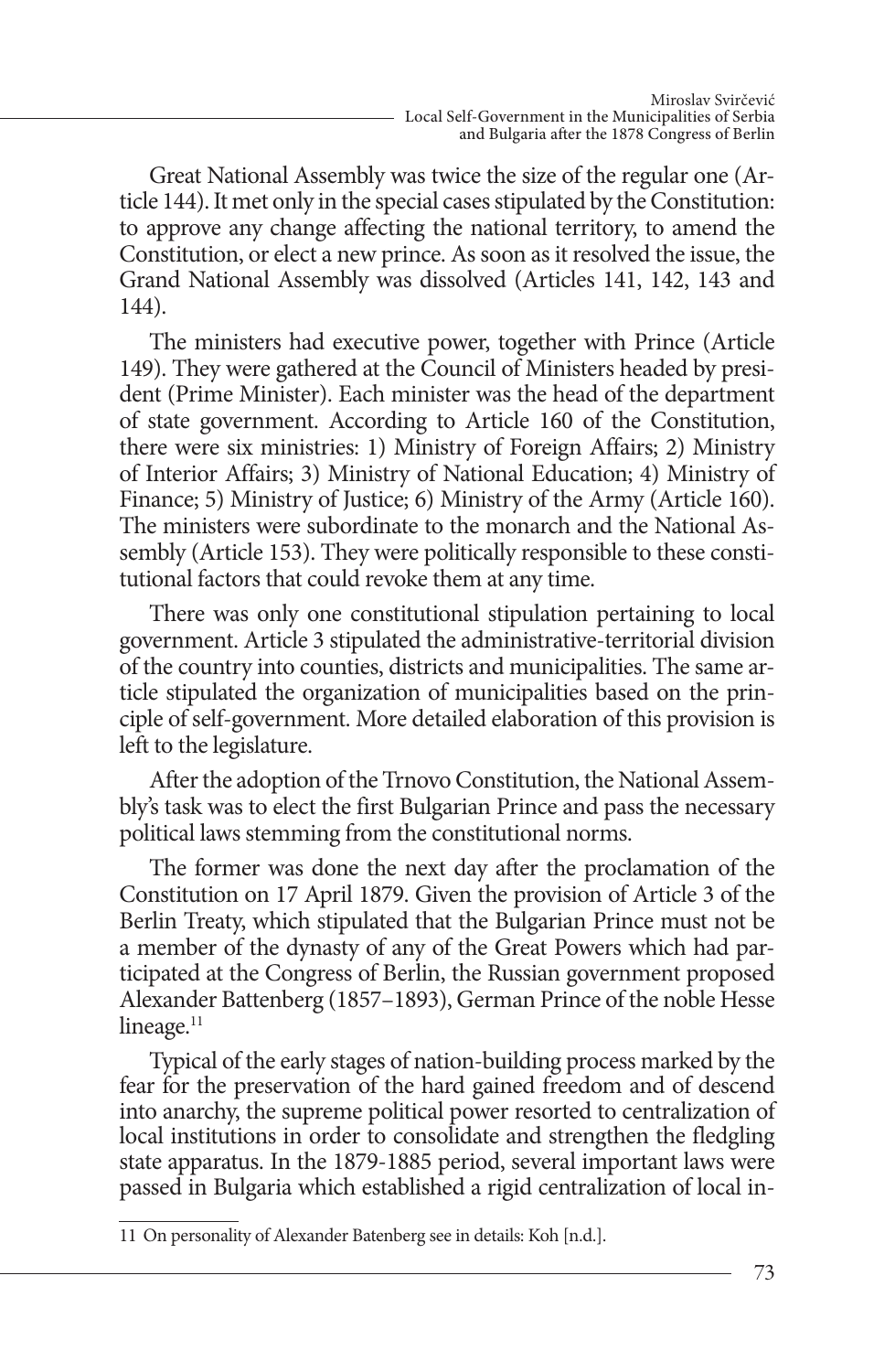stitutions. They were the following laws: Provisional Regulations for Town and Village Municipalities of 1879 (Привремениы правила за общинското градско и селско управление; Държавенъ вестникъ No. 4), Law on County and District Prefects (Законът за окръжните управители и околийските началници; Държавенъ вестникъ No. 116), Law on Municipalities and Town Government, (Законът за общинитъ и за градското управление; Държавенъ вестникъ No. 117) and Law on County Councils (Законът за окръжнитъ съвъти; Държавенъ вестникъ No. 118); the latter three were all passed in 1882. The 1879 law was of key importance because it established a rigid bureaucratic centralism in the state administration - county and district authorities presented a mere outpost of the central government. County and district prefects carried out obediently every decision of the government and the Minister of Interior in particular; in turn, they were in a complete control over the local, and especially municipal institutions as stipulated by the Law on Municipalities and Municipal Government. The situation did not even change after the passing of the Law on County Councils. This Law also established the system of centralized state administration not giving the County Council an opportunity to discuss political issues of great importance to the county.

As discussed above, the Trnovo Constitution established the principle of ministerial responsibility. It was an important step forward in the development of the modern constitutionality in the new Balkan state. Nevertheless, Bulgaria's system of government was burdened with many difficulties and shortcomings, especially at the time of the formation of the first government led by conservative Todor Burmov<sup>12</sup> in 1879 until the fall of the government, led by liberal Stefan Stambolov in 1894.13 In

<sup>12</sup> Todor Burmov (1834–1906) was a leader of Bulgarian Conservative Party and the first Prime Minster of the Principality of Bulgaria. Burmov was a graduate of the Theological Academy in Kiev and subsequently worked as a teacher in Gabrovo and as a newspaper editor. He was a close associate of Prince and therefore chosen as the Prime Minister on 17 July 1879 despite the relatively weak position of the Conservatives. Burmov's regime was mostly concerned with the stabilization of the country, including placing and other areas of Muslim insurgency under martial law. His government was a failure due to the lack of support for the Conservatives in the Assembly; he was removed from the office that same year. Burmov remained a leading political figure after his brief spell as Prime Minister and the Minister of Finance in the Leonid Sobolev and Archbishop Kliment Turnovsky governments. Having returned to journalism, Burmov left the Conservatives and became a member of Dragan Tsankov's Progressive Liberal Party (See in details: Crampton 2007: 102–103).

<sup>13</sup> Stefan Stambolov (1854–1895) was a Bulgarian politician who served as Prime Minster and Regent. He is considered one of the most important and popular Founders of Modern Bulgaria, and sometimes referred to as "the Bulgarian Bismarck". Stambolov was a nationalist; as a politician, he strengthened/contributed to Bulgarian diplomacy, economy and the general political power of the state. He confronted Prince Ferdinand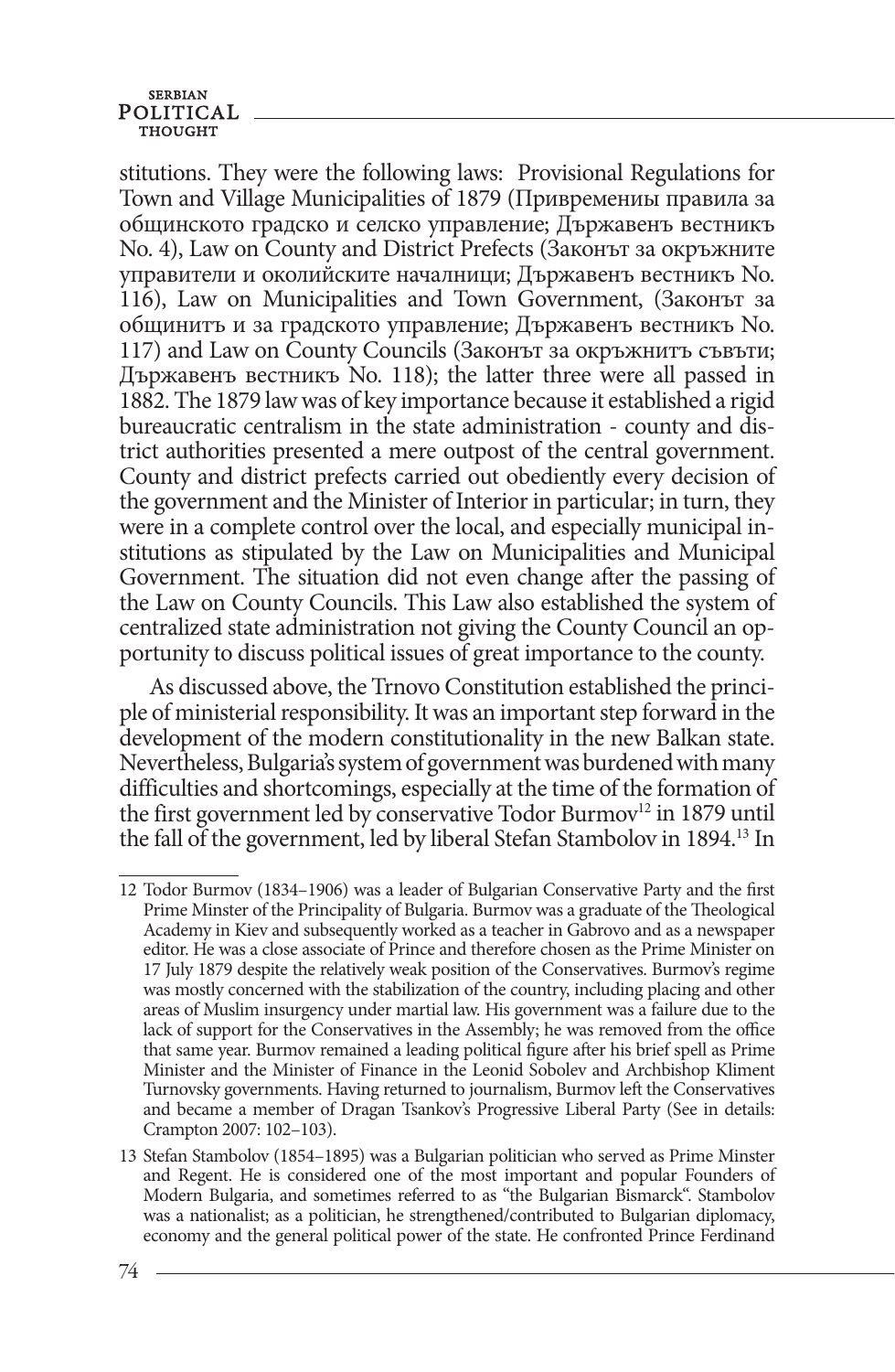can be seen many legal and political phenomena in this period, which led to gross violations of the government system. Four events were of special importance: the establishment of the full authorities Regime (Режим на пълномоштият) – the short-time suspension of the 1881 Constitution; the coup d'état of the pro-Russian officers that led to the overthrow of Prince from the Bulgarian throne in 1886; Prime Minister Stefan Stambolov's tendency to assume the absolute power in 1887; the terror of the Liberal's and National Liberal Party's regime (the so-called Circassian Regime, 1899–1903) (Манолова 2003).

The relations between the constitutional factors were also dependent on Great Power's policies, especially that of Russia. Many members of the Council of Ministers, the National Assembly, the army, civil administration and political parties were a Russian subject. Therefore, the parliamentary system in Bulgaria had a distinctive character informed by local political culture derived from the Ottoman political legacy and the Great Powers' endeavors to secure their imperial interests in the Balkans.

#### **3.3. Legal development of East Rumelia and its unification with the Principality of Bulgaria in 1885**

In accordance with Article 13 of the Berlin Treaty, the province of Eastern Rumelia was formed southwards of the Balkan mountain; it had a full administrative autonomy but remained under the formal suzerainty of the Ottoman Sultan. Eastern Rumelia soon had her own constitutive act which guarded her autonomous rights and laid foundation for legal and political institutions. This act had all the qualities of a proper constitution. However, from the standpoint of legal form - this act existed within the legal system of the Ottoman Empire - it was not a true constitution because it regulated the internal order and of a nonsovereign administrative unit. Therefore, this document was rather a statute.

and blocked his schemes to usurp additional authority. The public came to dislike him as he took increasingly drastic measures against his enemies/political opponents. He survived an assassination attempt unharmed, and then responded by having many people imprisoned and treated brutally. By 1894 the prolonged stress had taken its toll and Stambolov resigned to Ferdinand's great satisfaction. Stambolov was assassinated by political immigrants from Macedonia in 1895 (See: Трифинов 2000: 60–65).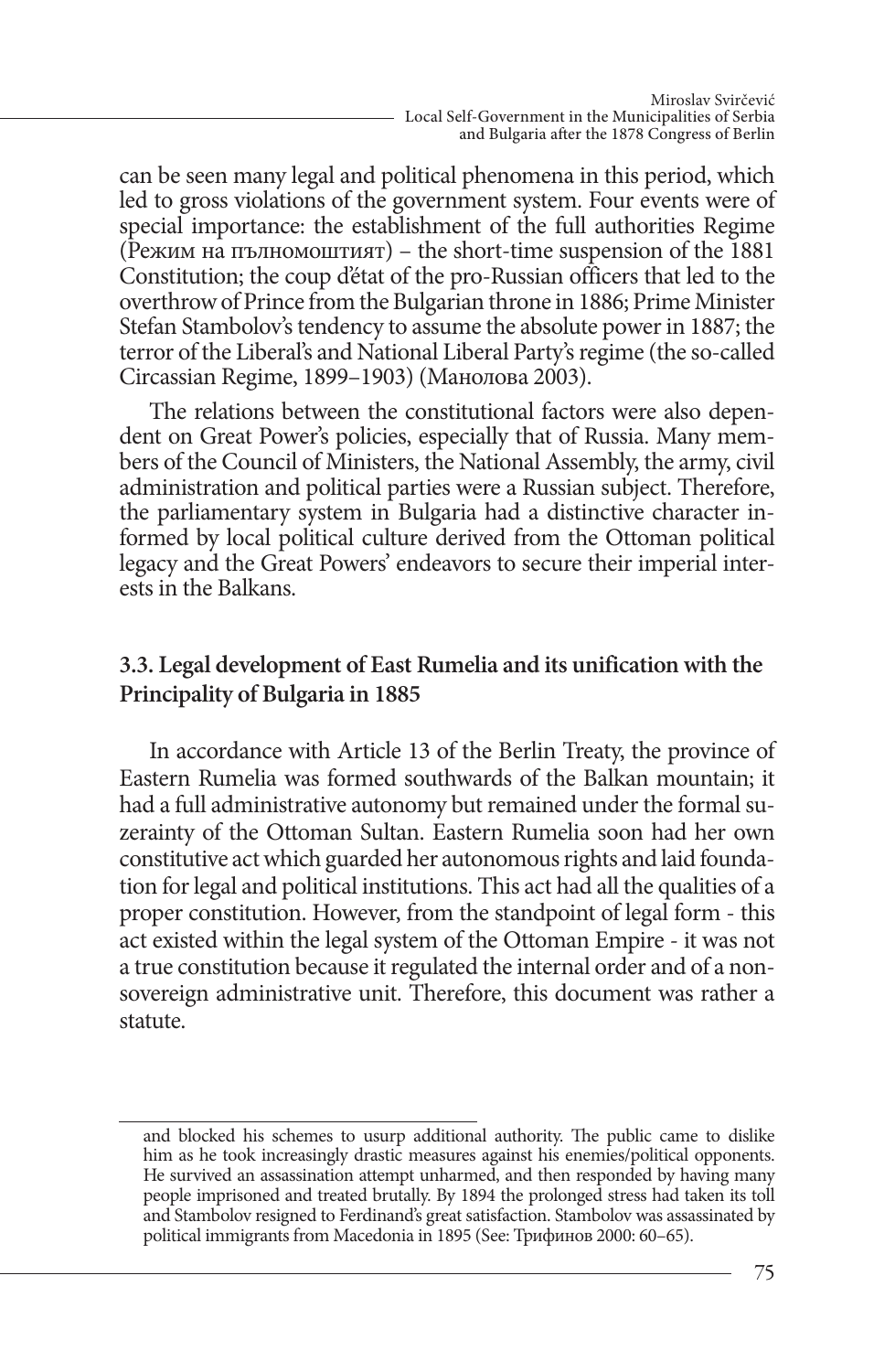The international Committee consisting of the representatives of all the Great Powers which deliberated at the Congress of Berlin (Russia, Germany, France, Austro-Hungary, Italy, Great Britain) produced the Organic Statute for East Rumelia confirmed also by the Sultan. The Committee began its work in Istanbul on 30 September 1878, but later moved to Philipopolis (Plovdiv), the capital of the new Ottoman administrative unit under the international protection.

The Organic Statute for Eastern Rumelia proclaimed many important constitutional rights of citizens and also regulated the legal status, competence and relationship between the political institutions in the Province: General Governor, Administrative Council (Directorate) and the Assembly (Йочев [n.d.]: 32-48).

The head of Eastern Rumelia was the General Governor – a Christian appointed by the Sultan for a period of five years with the approval of the European powers, the signatories of the Berlin Treaty (Article 7). He was the highest representative of the sultan in the Province (Article 44). He possessed executive power and shared legislative authorities.

It fell to General Governor to ensure that the Constitution was respected and the Province's laws implemented (Article 51). He appointed the members of the Administrative Council (Directorate), Supreme Court, county prefects and other officials with the consent of the Sultan (Article 7). The Governor was the commander of the police and gendarmerie and, if necessary, he could request the deployment of the Ottoman Army (in accordance with Article 14 of the Berlin Treaty).

As for his legislative power, the General Governor took part in the preparation of Province's laws according to the procedure stipulated by the Statute. He had the right to present his legislative drafts and the province budget to the Province Assembly. After the legislative proposal had been voted for at the Assembly, the governor had to formally approve it. He did so in the name of the Sultan (Article 54). The first General Governor of Eastern Rumelia was Aleko (Alexander) Bogoridi-Pasha.14

The Administrative Council represented a kind of government, a collegial executive body composed of six directors (and hence was also called Directorate), which had the status of a head of state government.

<sup>14</sup> Aleko Bogoridi-Pasha (1823–1910) was born in Kotel. He came from the very respectable Fanar family. His father was a governor of the island of Samos after the Adrianople Peace of 1829. Bogoridi was educated in Paris. He worked in the Turkish diplomatic service serving as the Sultan's representative in Vienna. He was appointed the General Governor of East Rumelia on 15 May 1879 (See: Трифонов 2000: 35).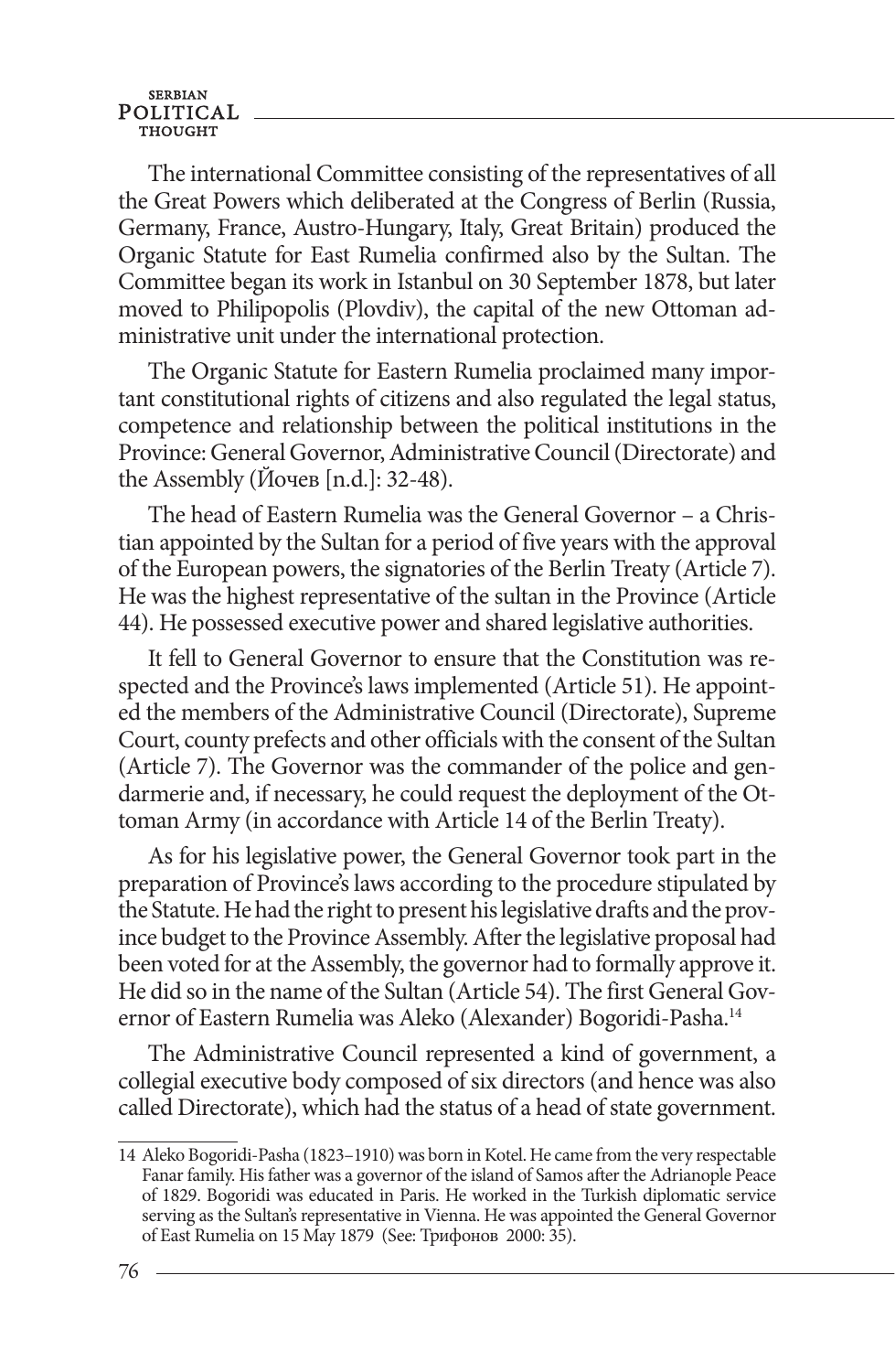The Directorate assisted the General Governor in his work; in fact, its function was reduced to the execution of Governor's decisions. The Administrative Council thus had a special position in the legal and political system of Eastern Rumelia.

The Organic Statute for Eastern Rumelia also established the Province Assembly with the limited legislative power.<sup>15</sup>

According to Article 248 of the Organic Statute, Eastern Rumelia had the following judicial institutions:  $1)$  peasant courts in the municipalities without district prefects; 2) district courts; 3) county courts; 4) the Supreme Court (Article 248).

Eastern Rumelia was administratively divided in six counties (departments) and 28 districts (Article 108). The main towns of the counties were: Plovdiv, Tatar-Pazarcik, Haskovo, Eski Zagora, Sliven and Burgas (Art. 109). The districts were divided in urban and rural municipalities which had their own local institutions (Article 111). No county could have more than six and less than four districts (Article 110). Districts were divided in town and village municipalities with their own local institutions (Article 111). These provisions were supposed to be further developed by the legislature.

On 6 September 1885, a detachment of militiamen entered Plovdiv, ousted General Governor, Gabriel Pasha-Krstevich, and proclaimed the unification of Eastern Rumelia with the Principality of Bulgaria. The provisional government, which was immediately formed, appealed to Prince Alexander Battenberg, to come to Plovdiv and accept the act of union. The National Assembly Speaker, Stefan Stambolov, told the Prince that he was going to choose between going to Plovdiv and returning to Darmstadt. Prince Battenberg had nowhere to go so he proceeded to Plovdiv and confirmed the act of unification.<sup>16</sup> The whole legal system of the Principality of Bulgaria, including the Trnovo Constitution and the laws on local self-government, was extended to East Rumelia. This was how the modern Bulgaria came to being in 1885.

<sup>15</sup> On the number and categories of representatives and authoritis of the Assembly, see in details in: Articles 68, 69, 90, 91, 96, 99 and 101 of the Organic Statue for Eastern Rumelia, Йочев [n.d.].

<sup>16</sup> The Serbian King Milan Obrenović was outraged. His view was clear and simple: the unification of Bulgaria clashed with Serbian national interests as that country became a dangerous rival, and might absorb Macedonia; Serbia demanded from the Great Powers to maintain the validity of the Treaty of Berlin and restore the situation that had existed before the coup - the status quo ante; otherwise, Serbia was prepared to protect the balance of power in the Balkans by force of arms.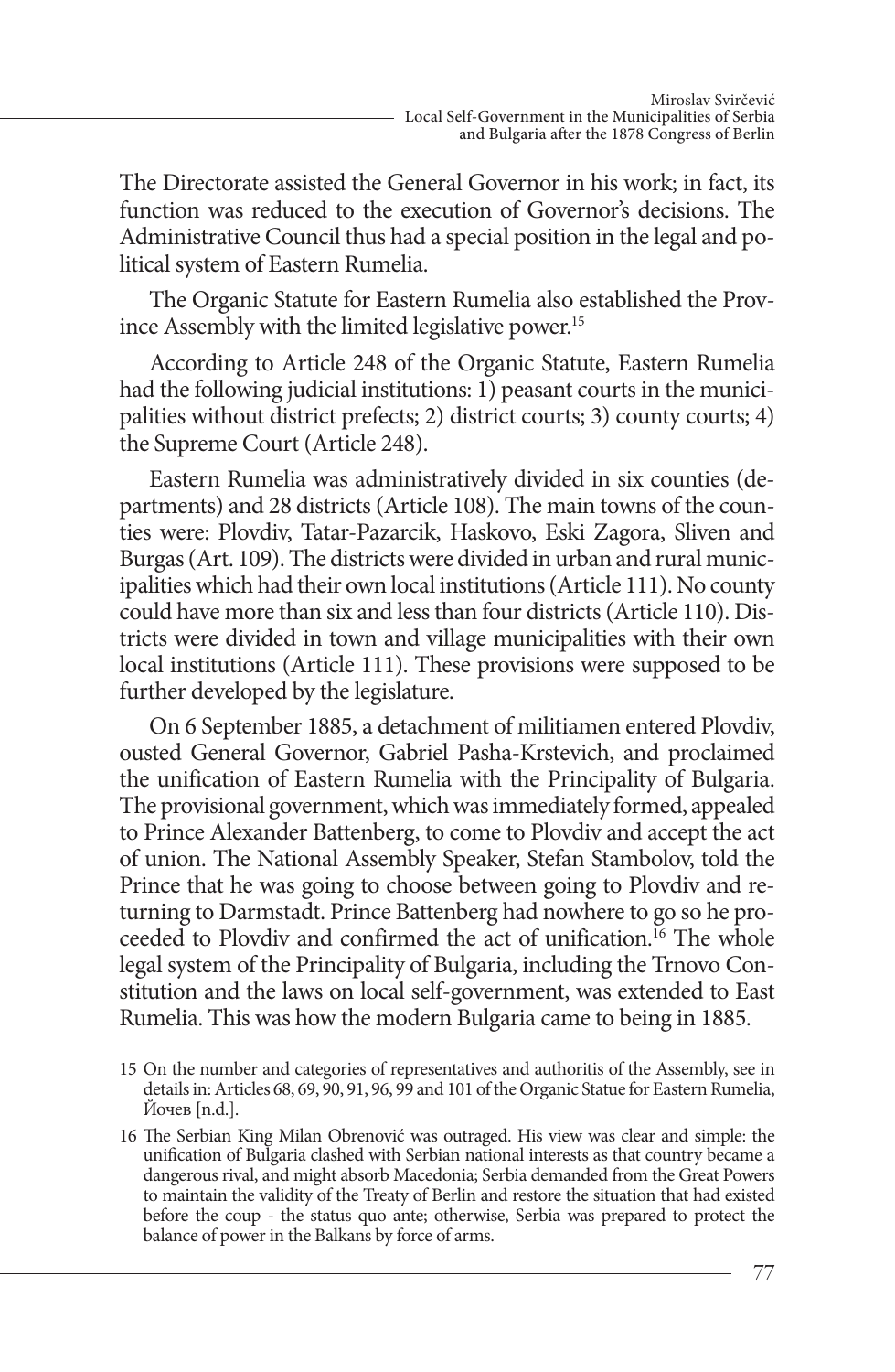**SERBIAN** POLITICAL

Following the unification, the centralism in the state administration grew weaker. The need for the establishment of municipal self-government became apparent next year; this was the way forward to effectively deal with many local problems neglected by the central government. In 1886, at the time of the liberal government two laws were passed that introduced some limited forms of municipal self-government - Law on Town Municipalities and Law on Village Municipalities.

#### **4. Law on Town Municipalities and Law on Village Municipalities of 1886**

These laws established a form of limited self-government in Bulgarian towns and villages. They represented a big step forward regarding the legal-political status and structure of town and village municipalities. These laws stipulated the main authorities and duties regarding the functioning of the town and village self-government in Bulgaria. The local institutions were entrusted with the workings of municipal selfgovernment, including communal, educational and health-sanitarian facilities.

#### **4.1. Law on Town Municipalities of 1886**

According to Article 2 of this Law (Петров-Петрова 2000а: 339– 345), the Municipal Town was a legal entity obliged to protect its own interests and take care about its self-government. Every town had two institutions, Municpal Council and Municipal Government.

The Municipal Council was an executive body. Its members were elected by all the citizens residing in a respective town. Article 24 stipulated the necessary conditions for the active right to vote.

The Law laid down the conditions for the membership in this body: 1) a candidate must have resided in the respective town for at least two years,(ovo je receno u pethodnoj recenici) 2) a candidate must have been at least 30 years old, 3) a candidate must have been literate, and 4) a candidate must have possessed a real estate in the town or must have been a craftsman (Article 29).

The number of councillors depended on the number of inhabitants in the respective town. In a town with a population of up to? 15,000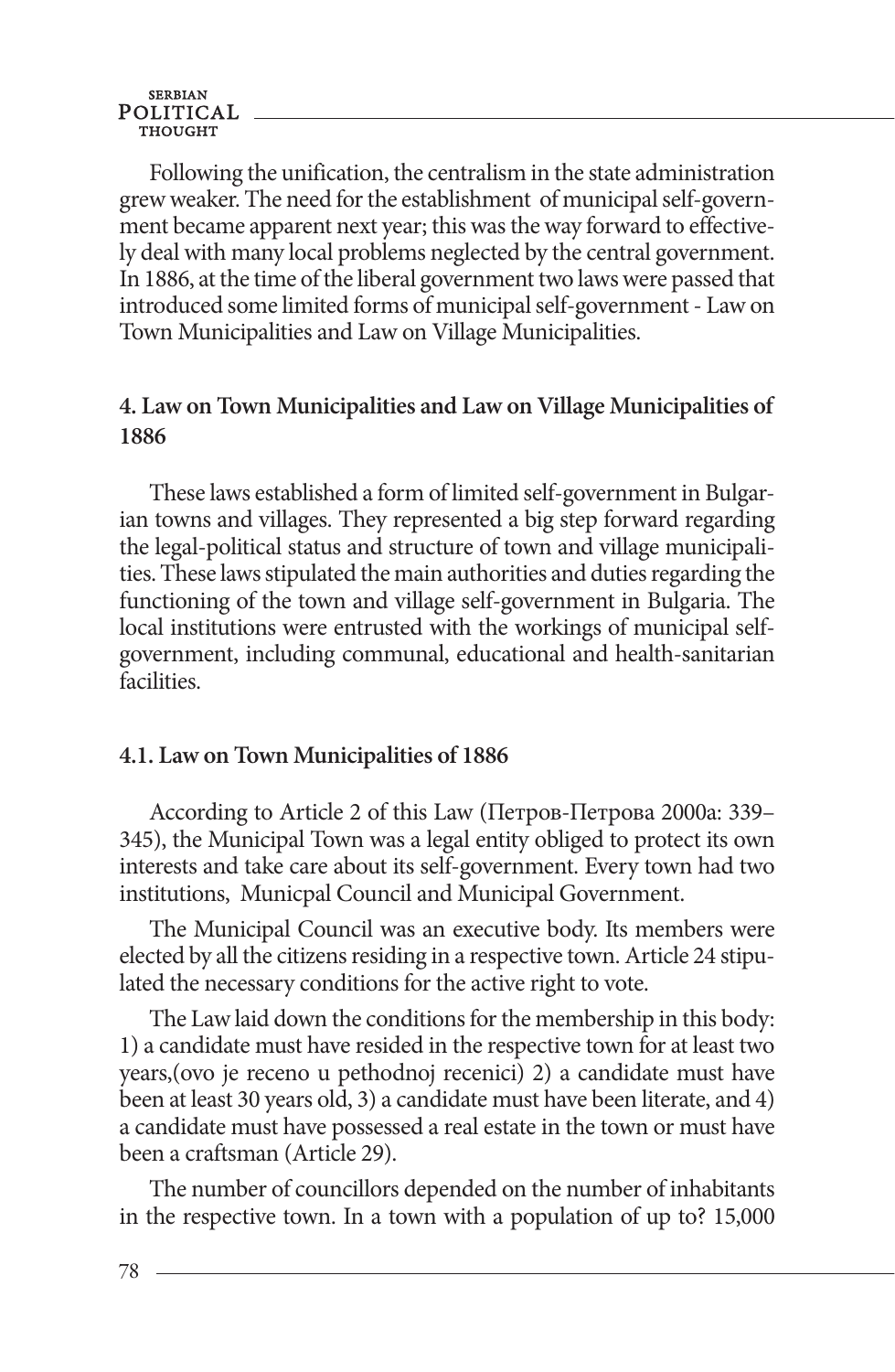people, the Municipal Council included 12 members. The term of a Municipal Council lasted three years (Article 19).

After the municipal elections, the elected councillors assumed their office which was confirmed by the special Prince's decree. They could be revoked in the same way (Article 22). Dekretom? County Prefect was authorized to convene the councillors in order to elect the mayor and his assistants.

Municipal Council could issue three kinds of municipal decrees depending on their importance and form: 1) municipal decrees carried out by the mayor without confirmation/approval of the state authorities, 2) municipal decrees confirmed/approved by state authorities and 3) municipal decrees which came into effect by Prince's decree.

If Municipal Council broke a law, it was dissolved by County Committee (Article 41). The latter body could dissolve Municipal Council on request of the Minister of Interior Affairs.

Municipal Government was something of an executive institution. It consisted of a Mayor and his assistants. The Mayor's term lasted three years, but he could be recalled by the Municipal Council's decision (Article 33). Mayor worked as the representative and executive organ of a Municipal Council. He represented the town before the state government and other municipalities. He also executed state laws and the Municipal Council's decrees (Article 87). The Law on Town Municipalities clearly defined the mayor's duties as follows: 1) to convene the Municipal Council and prepare its sessions; 2) to administer town real estate, especially town roads, bridges, streets, monuments etc; 3) to financially support schools, hospitals and churches; 4) to hold public books (Article 88).

Finally, the Law on Town Municipalities of 1886 paid particular attention to town budget to ensure that all the expenses were met. In accordance with that, no state institution did have the right to work upon the increase of expenditures of the town municipalities. In this way, both Municipal Council and Mayor were protected from the political influence/interference of the central government. However, the state institutions could often interfere with the work of Municipal Council through the agency of county prefects and central government. Pominjanje centralne vlade je ovde u kontradikciji sa prethodnom recenicom. Nevertheless, the Law singularly contributed to developing municipal self-government in the Principality of Bulgaria. But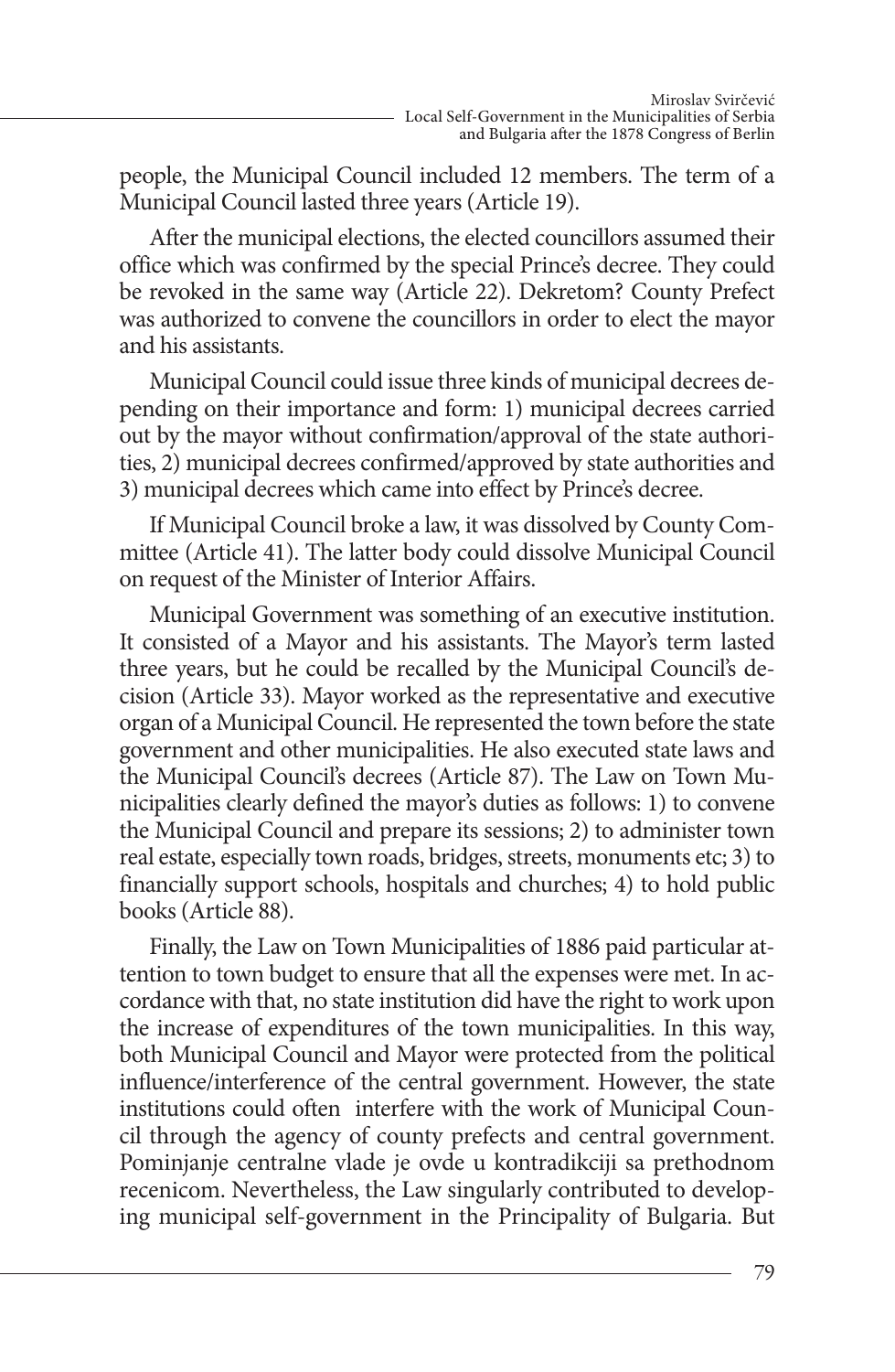this Law was not the only one: it was coupled by the Law on Village Municipalites of 1886.

#### **4.2. Law on Village Municipalities of 1886**

The Law on Village Municipalities (Петров-Петрова 2000а: 345- 350) of 1886 had the same structure like the Law on Town Municipalities, although its provisions were adjusted to village life.

According to this Law, a village municipality was any geographic village or cottage-settlement with 100 or more houses and had its own government (Article 1). A village municipality had the status of a legal entity and was named after the respective village or cottage. Villages with less than 100 cottages had to be annexed to a neighbouring village.

The most important institutions of a village municipality were Municipal Council, Municipal Government, Municipal Court, Mayor and his assistants in "formation" municipalities. There was also a special Municipal Office for administrative duties.

The Municipal Council in villages had the same authorities like that in towns. was an executive body. The Law detailed the conditions for the exercise of the active and passive right to vote. They were in harmony with the provisions enumerated in the Law on Town Municipalities. Unlike that in the town Municipal Council, the village Municipal Council's term lasted two years.

Mayor was the most important figure in a Municipal Government. He acted as a representative and executive organ of the Municipal Goverment of the respective village. Village Mayor was appointed in the same way as his counterpart in town municipalities. He was charged with carrying out the decisions of Municipal Council and state administration. His term lasted two years and he could be recalled.

Mayor represented his village municipality before the central government and other villages. The Law on Village Municipalities listed the duties performed by Mayor: 1) convening the Municipal Council, 2) maintaing streets, roads, bridges, etc. in a good condition, 3) collecting village taxes, 4) preparing the village budget, 5) taking measures to prevent infections and epidemics and 5) granting permissions for coffee-houses, inns and other buildings (Article 65).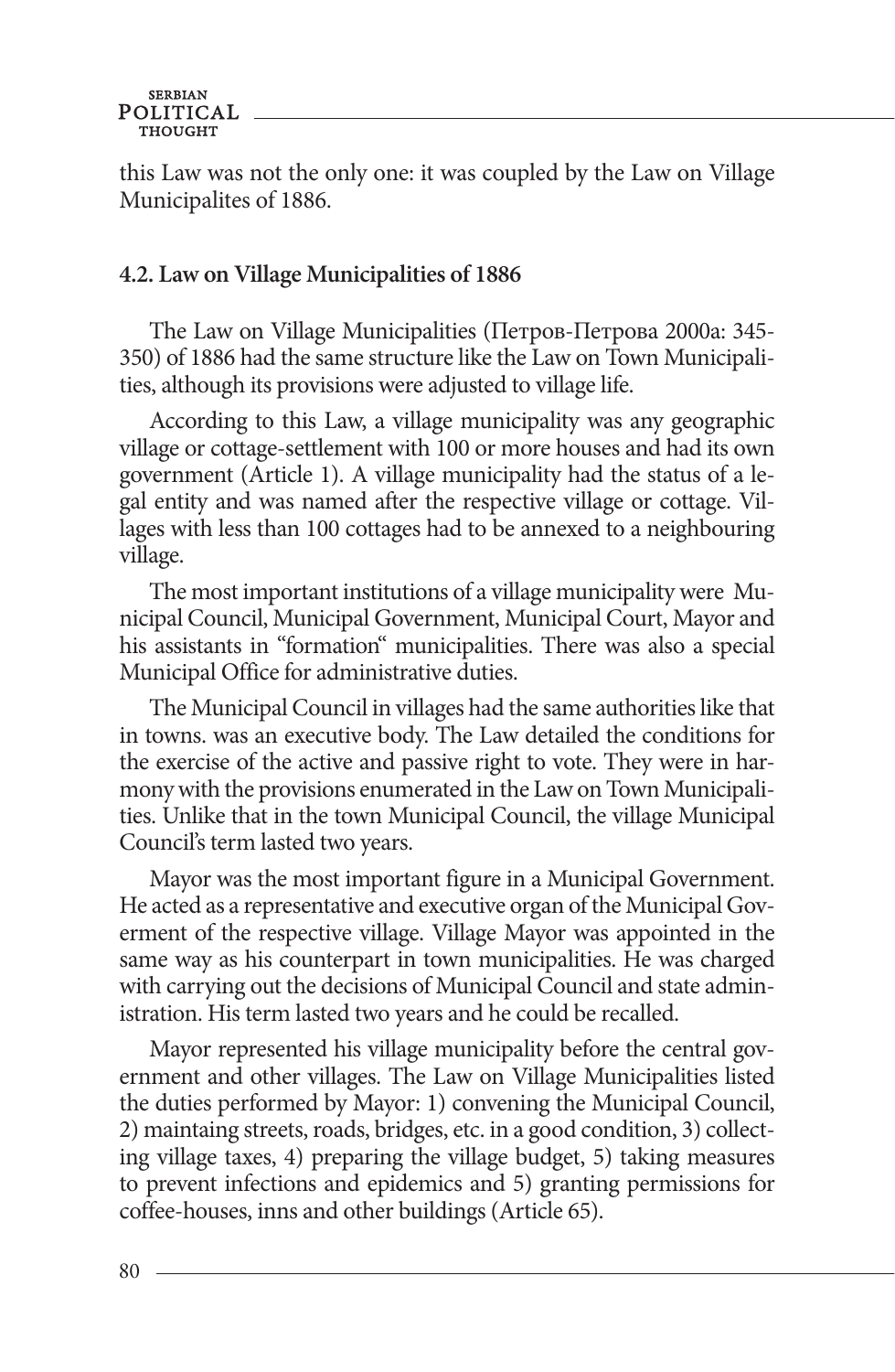Village municipalties had their own Municipal Office for administrative matters. This Office was responsible for its work to the Mayor and Municipal Council (Articles 78, 79, 84, 85).

Finally, village municipalities had their own budgets. They were autonomous in compiling the list of income and outcome, although the state institutions could interfere with financial matters according to the government's policy.

Together with the Law of Town Municipalities, this Law went a long way to advancing the local self-government in Bulgaria. The two laws stipulated a free election of mayors and municipal councils in towns and villages without the intervention of state administration. This promoted the democratic legitimacy of local institutions within the legal-political system of Bulgaria. However, these municipal instiutions operated within the framework of centralized districts and counties. Strict centralization of municipality administration was especially pronounced during the personal regime of Stefan Stambolov (1887–1894). Nevertheless, the laws were a major contribution to the development of local self-government in Bulgaria in the second half of the 19th century.

#### **Conclusion**

It can be concluded that both Serbia and Bulgaria showed a serious tendency to build a system of local self-government on the pattern of West European model. Both countries adopted West European ideas and political institutions but adopted them to their social surroundings and mentality of their peoples. The results were rather impressive despite many political, economic and social difficulties, especially in municipal self-government.

As an internationally recognized state, Serbia was in a better position to maintain the balance between the interests of Great Powers, particularly those of Russia and Austro-Hungary, and simultaneously dedicated herself to the development of her statehood and national culture. On the other hand, Bulgaria was in the early stage of nationbuilding which was heavily influenced by the Russian court.

However, Bulgaria did not lag behind Serbia. The development of Bulgarian statehood (in the Principality of Bulgaria under the control of Russia and in Eastern Rumelia under the administration of a Christian governor) along with the boosting of local self-government was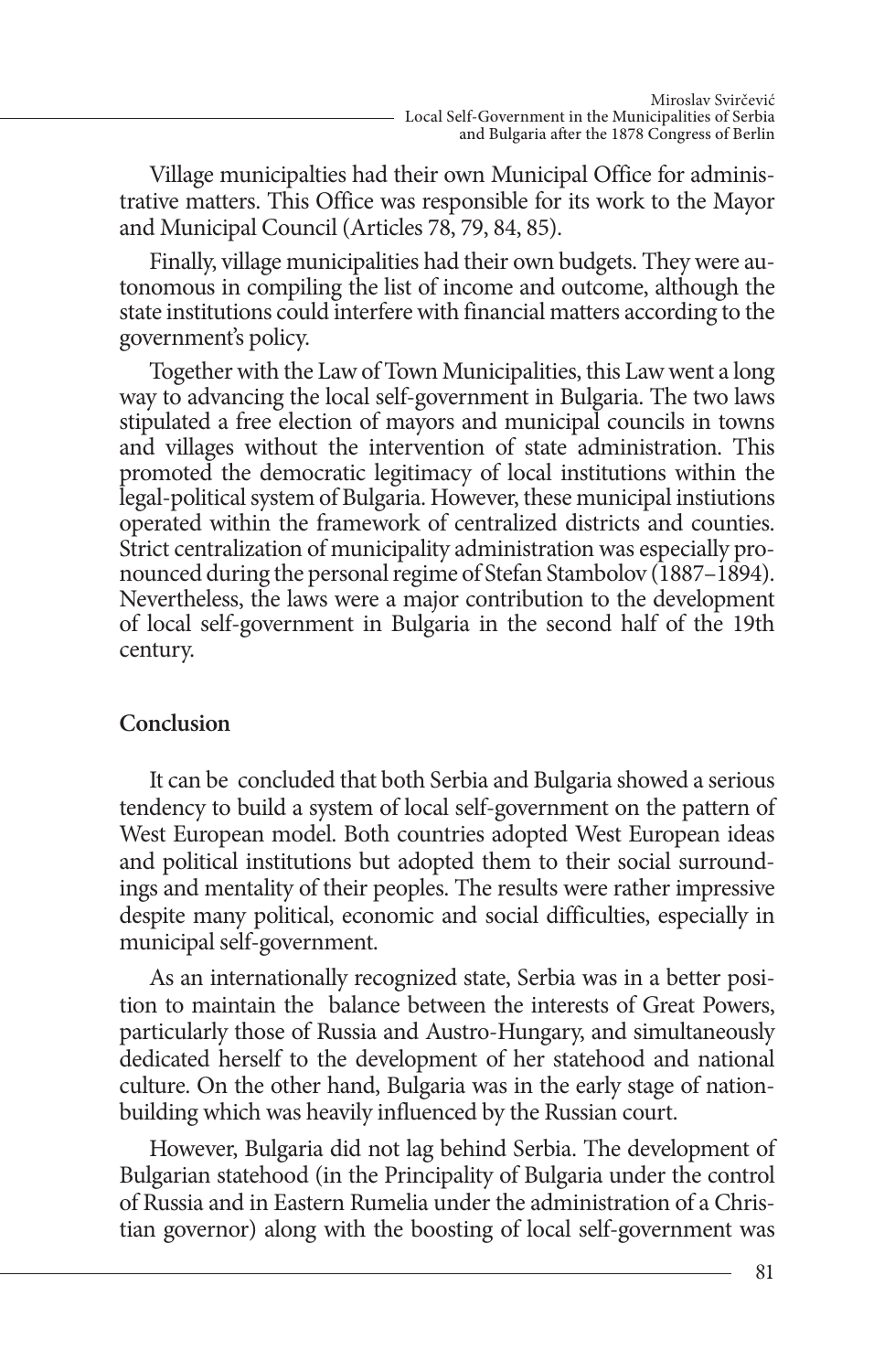similar to that in the regions acquired by Serbia on the basis of the Berlin Treaty – the counties of Nis, Pirot, Vranje and Toplica.

The creation of local administration based on the principle of selfgovernment was a gradual process riddled with numerous political and economic difficulties, party struggles and disagreements.

A liberal democratic constitution was established in Serbia in 1888, then into law – more than any other previous law – brought Serbia closer to the West European model of a genuine local self-government. This was also the case with the Law on Municipalities of 1889. Its exceptional importance lay in the fact that it provided the municipal assembly (a local representative body) with the right to appoint municipal institutions and deprived the central government of the right to interfere

The situation in Bulgaria was completely different. Since this country had just been formed, it was only natural that the central government kept a firm grip on local institutions. Thus, after the adoption of the Trnovo Constitution in 1879, Bulgarian political leaders directed their efforts to formation of the legislative, executive and judicial power in order to consolidate the just created state.

After the unification of Bulgaria in 1885 and the initial consolidation of her government, the centralism in the state administration grew weaker. The need for municipal self-government became evident as soon as next year - numerous local problems seemed to have been ignored by the central authorities. To remedy this, the Law on Town Municipalities and Law on Village Municipalities were introduced in 1886 establishing a limited self-government.

However, as far as the extent and permanence of self-government were concerned, Serbia certainly achieved more than Bulgaria, partly because the former had more political experience at the time.

# **Bibliography**

Андрeев, М. (1993) *История на българската буржоазна държава и право 1878–1917, vol. I.* София: Софи-Р.

Bataković, D. T. (2013) *Les sources françaises de la démocratie serbe (1804– 1914).* Paris: CNRS Éditions.

Crampton, R. J. (2007) *Bulgaria.* Oxford: Oxford University Press.

82.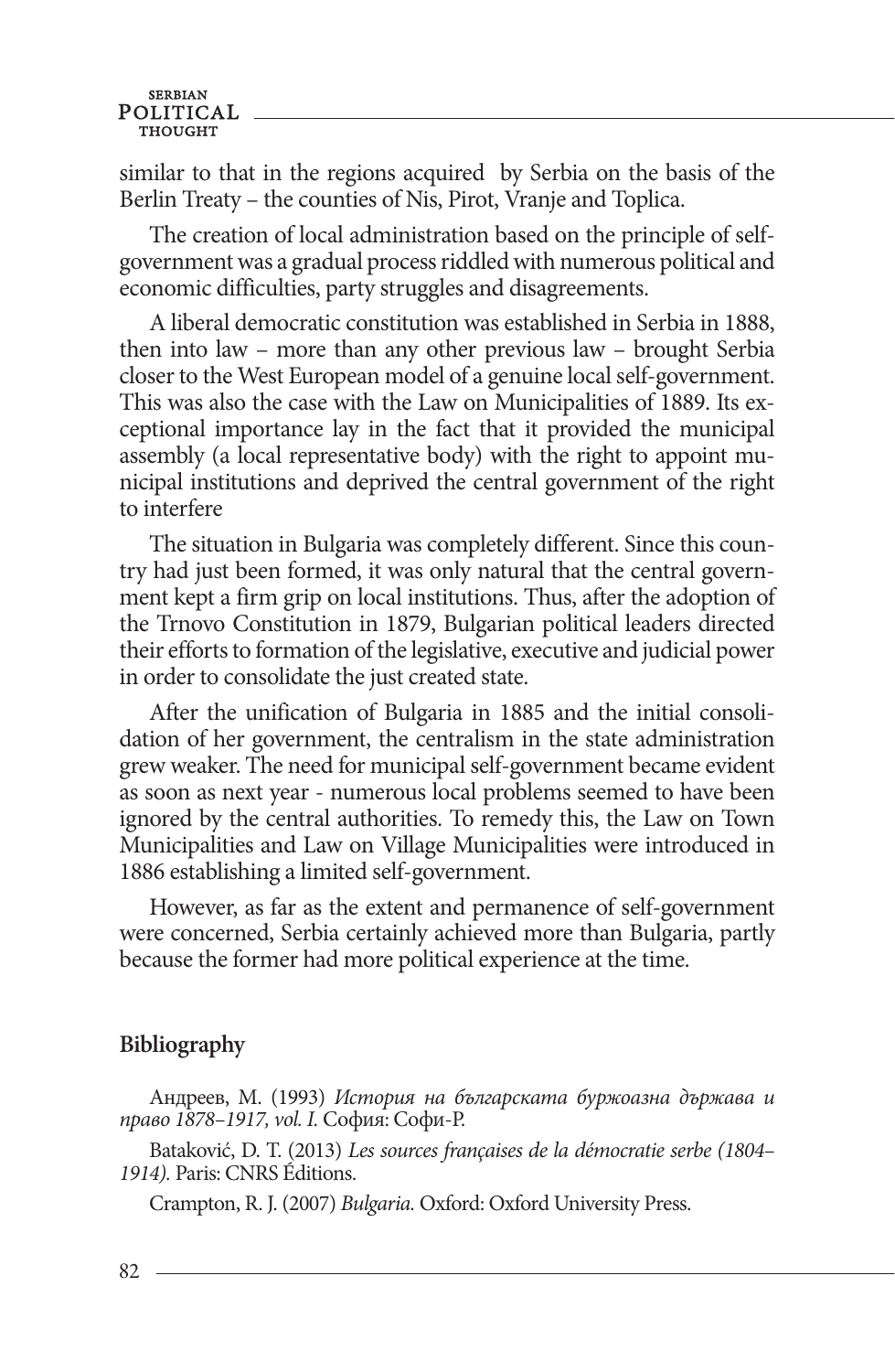Alex N. Dragnich (1994) *Serbia's Historical University.* New York: New York University Press.

Kennan, G. (1979) *The Decline of Bismarck's European Order: Franco-Russian Relations 1875–1890.* Princeton: Princeton University Press.

Jelavich, B. (1984) *History of the Balkans*, vols. I and II. Cambridge: Cambridge University Press.

Jovanović, S. (1991) *Političke i pravne rasprave.* Beograd: BIGZ.

Jovanović, S. (1991) V*lada Aleksandra Obrenoviæa I.* Beograd: BIGZ.

Jovičić, M. (1993) *Nacrt ustava Radikalne stranke od 1883. – akt koji je išao ispred svog vremena", Arhiv za pravne i društvene nauke*, 79(3): 487-494.

Ković, M. (2007) *Dizraeli i Istočno pitanje*. Belgrade: Clio.

Koh, A. (n.d.) *Княз Александър Батенберг – истината за царуването му.* София.

Krestić, V. and Ljušić, R. (1991*) Programi i statuti srpskih političkih stranaka do 1918. godine.* Belgrade: IK Književne novine.

Lowe, C. (2005) *Bismarck: A Historical Biography With Two Portraits. Lon- don:* Kessinger Publishing.

Манолова, M. (2003) *Нормотворческата дейност на временното руско управление в България (1877–1879).* София: Сиела.

Mazower, M. (2003) *The Balkans. From the End of Byzantium to the Present Day.* London: Phoenix Press.

Milićević, M. Dj. (1884) *Kraljevina Srbija – Novi krajevi.* Beograd: Kraljevskosrpska državna štamparija.

Milošević, R. (1928) *Timočka buna 1883. godine.* Belgrade.

Nikić, F. (1927) *Lokalna uprava i samouprava u Srbiji u XIX i XX veku.*  Beograd: Geca Kon.

Петров, П. и Петрова, Г. (2000) *Конституция на българското княжествo*. София.

Петров и Петрова (2000а) *История на Българската държава и право: Извори.* София: Албатрос.

Popović, M. (1991) *Borbe za parlamentarni režim u Srbiji.* Beograd: Politika.

Prodanović, J. (1938) *Ustavni razvitak i ustavne borbe u Srbiji.* Beograd.

Protić, M. St. (2007) "Serbian Radicalism 1881–1903. Political thought and practice", *Balcanica,* 38: 173-189.

Radojević, M. (2010) *"Jedan ogled o razvoju srpske ustavnosti – Namesnički ustav", Politička revija,* 9(1): 457-486.

Roberts, J. M. (2001) *Europe 1880–1945.* London: Longman Publishing Group.

Svirčević, M. (2009) *Lokalna samouprava u Srbiji i Bugarskoj (1878–1914).*  Beograd: Službeni glasnik.